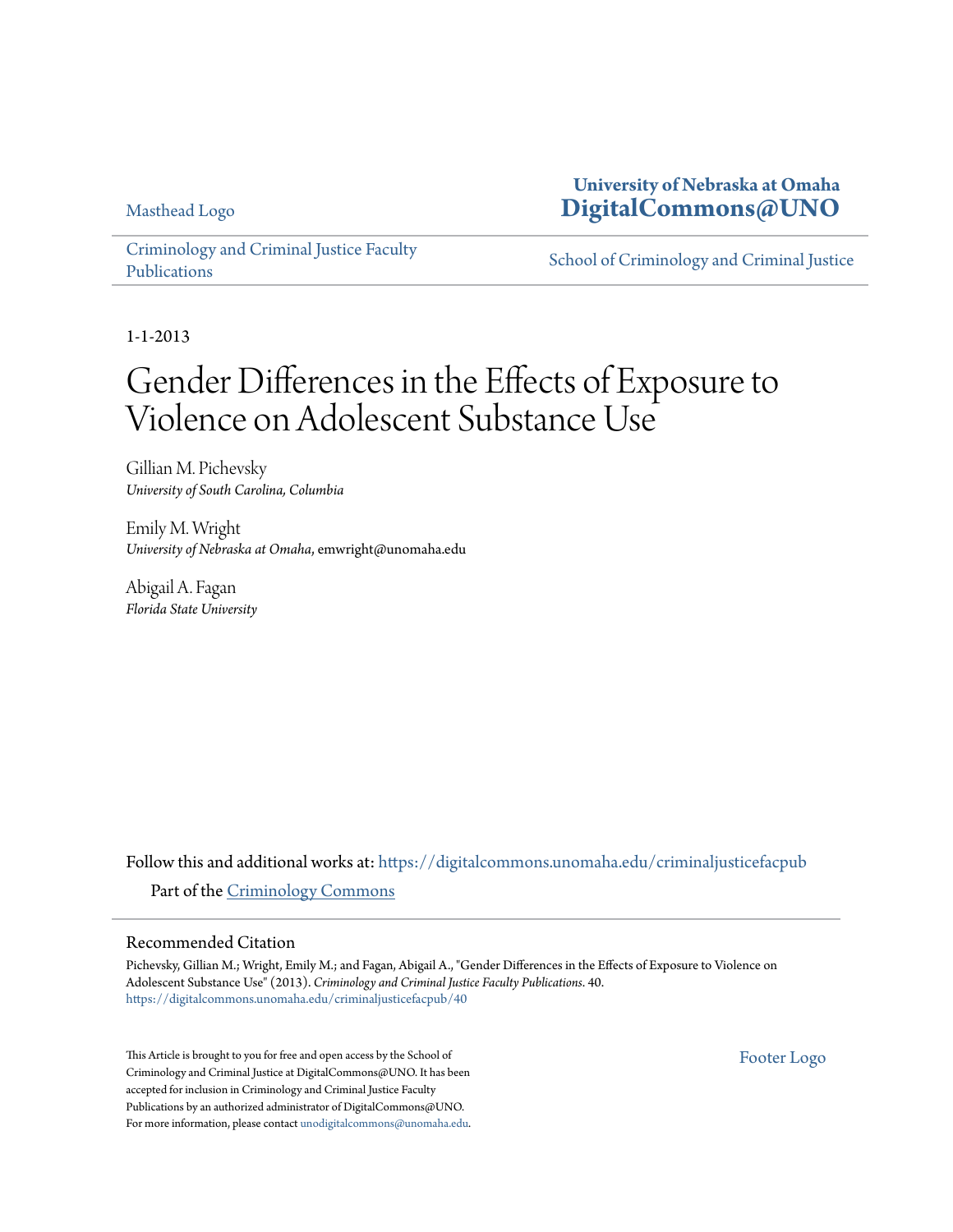#### Abstract

To date, research exploring gender differences in the relationship between exposure to community violence and substance use has been limited. This study employs longitudinal data from the Project on Human Development in Chicago Neighborhoods (PHDCN) to assess the exposure to violence-substance use relationship and explore whether this relationship varies by gender. We find that two forms of exposure to violence – direct (primary) and indirect (secondary) – independently increase the frequency of subsequent alcohol use, binge drinking, and marijuana use among males and females. One gender difference emerged, as females who had been directly victimized engaged in more frequent binge drinking than males who had been directly victimized. Across both sexes, the effect of each form of violence weakened when other predictors of substance use were included in the models. Future directions for this research are discussed, including policy recommendations to help adolescents cope with victimization experiences.

*Key terms:* Exposure to violence, substance use, community violence, gender, victimization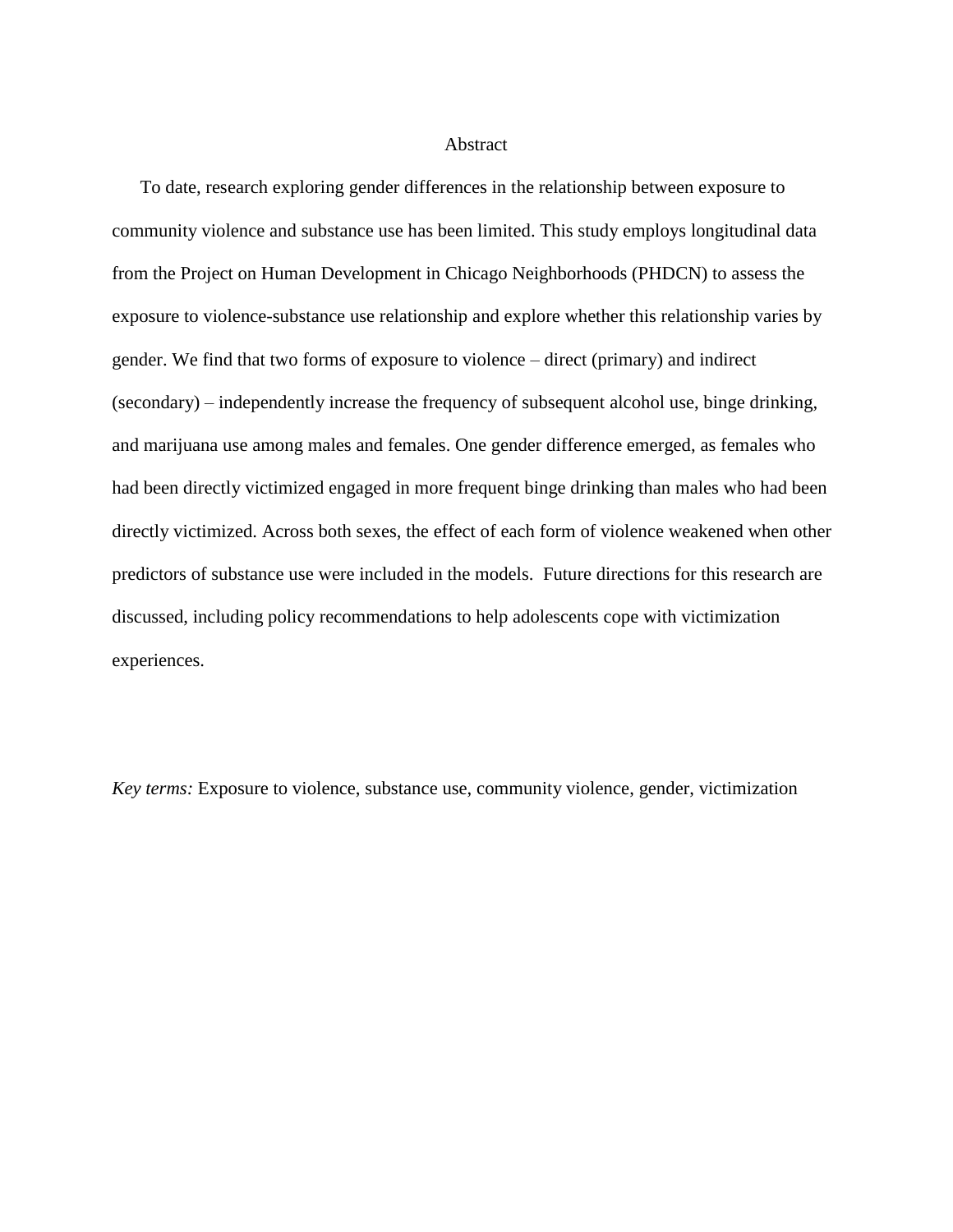#### **Gender Differences in the Effects of Exposure to Violence on Adolescent Substance Use**

Despite growing recognition of the many negative consequences of exposure to violence, there has been relatively little research examining the impact of violent victimization experienced in the community on adolescent substance use [\(Buka, Stichick, Birdthistle, & Earls,](#page-24-0)  [2001;](#page-24-0) [Sullivan, Kung, & Farrell, 2004\)](#page-28-0). While some research has examined the effects of exposure to community violence on mental health problems or violent behaviors, far fewer studies have examined its impact on substance use. This oversight is problematic given the high rates at which teenagers are both exposed to violence and likely to use drugs. According to the 2008 National Survey of Children's Exposure to Violence, 60 percent of youth were exposed to violence in the prior year either directly (i.e., were a victim of violence) or indirectly (i.e., witnessed violence or knew someone who had been victimized) [\(Finkelhor, Turner, Ormond,](#page-26-0)  [Hamby, & Kracke, 2009\)](#page-26-0). In 2010, about one-fourth of high school seniors reported engaging in binge drinking, 41 percent drank alcohol in the last month, and 35 percent used marijuana in the past year [\(Monitoring the Future, see Johnston, O'Malley, Bachman, & Schulenberg, 2011\)](#page-27-0).

Gender differences in the relationship between exposure to violence and substance use have also been overlooked [\(Begle et al., 2011\)](#page-24-1). Although there is substantial evidence that males are more likely than females to be exposed to violence in their communities [\(Begle et al., 2011;](#page-24-1) [Buka et al., 2001;](#page-24-0) [Stein, Jaycox, Kataoka, Rhodes, & Vestal, 2003\)](#page-28-1), very few empirical studies have examined whether males and females *react to* this exposure differently, including, for example, engaging in different amounts of or types of substance use.

# **Theoretical Explanations for Gender Differences in Exposure to Violence and Substance Use**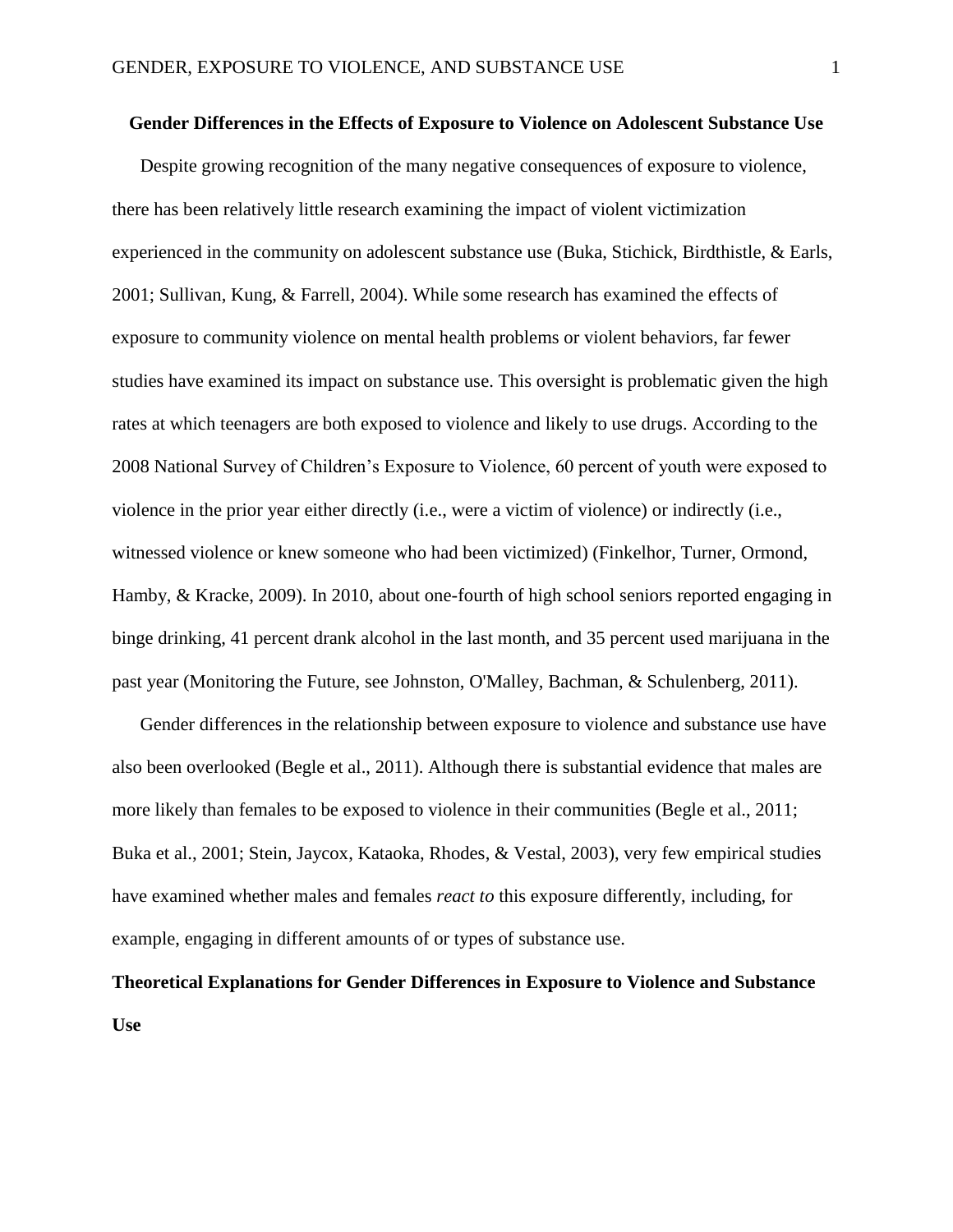The lack of empirical studies examining this issue is somewhat surprising, given that some theoretical perspectives suggest that gender differences exist in the effects of exposure to violence. Feminist criminologists have identified victimization as a particularly salient risk factor for female crime, with violent victimization often considered to be the first step in females' pathways to delinquency and crime [\(Belknap & Holsinger, 2006;](#page-24-2) [Chesney-Lind, 1997;](#page-25-0) [Fagan,](#page-25-1)  [2001b\)](#page-25-1). A significant contribution of feminist theory has been the recognition that girls and women are victimized at high rates and are particularly likely to experience physical abuse and sexual assault perpetrated within their homes and at the hands of family members, friends, and intimate partners [\(Belknap & Holsinger, 2006;](#page-24-2) [Chesney-Lind, 1997;](#page-25-0) [Daly & Chesney-Lind,](#page-25-2)  [1988;](#page-25-2) [Fagan, 2001a\)](#page-25-3). These experiences may be more problematic for girls compared to boys, given that females tend to spend more time in the home and are socialized to place more emphasize on family relationships [\(Chesney-Lind, 1997;](#page-25-0) [Keenan & Shaw, 1997\)](#page-27-1). Feminist theories have also linked females' victimization experiences to later offending, as evidenced in studies of incarcerated female offenders which show that lifetime victimization is substantially higher among female offenders compared to the general population of females, and seemingly higher than that of incarcerated males [\(Belknap & Holsinger,](#page-24-2) 2006; e.g., Browne, Miller, & [Maguin, 1999;](#page-24-3) [Gilfus, 1992;](#page-26-1) [Harlow, 1999\)](#page-26-2).

According to many feminist theories, early traumatic experiences may lead females to engage in survival strategies that result in illegal activities such as running away from home, shoplifting, and other forms of street crime, particularly for homeless girls [\(Bloom, Owen, &](#page-24-4)  [Covington, 2005;](#page-24-4) [Chesney-Lind, 2002\)](#page-25-4). Importantly for the current study, feminist perspectives also emphasize that victimization and exposure to violence may be more likely to result in internalizing problems among female victims, as they struggle to cope with the stress of being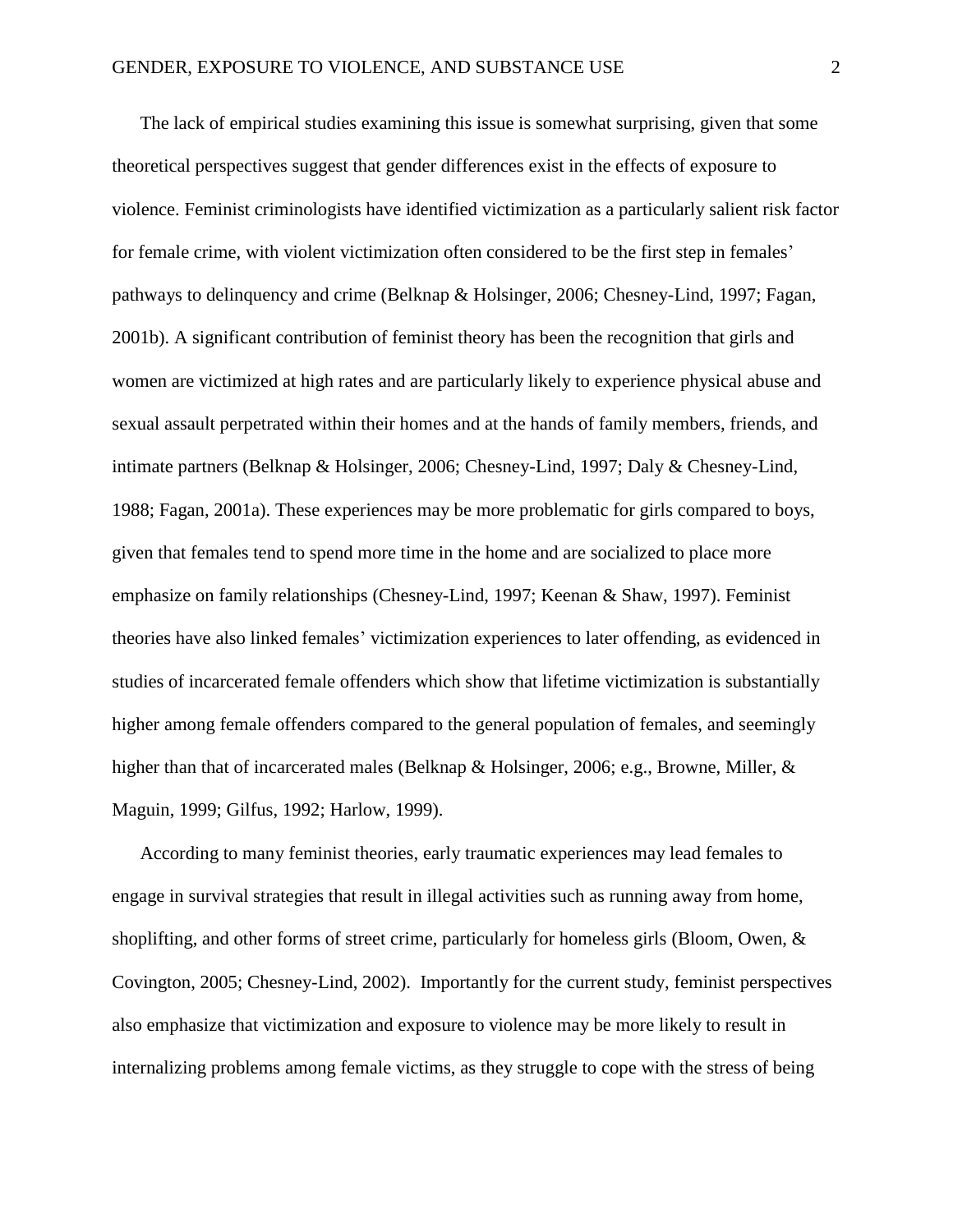harmed or violated, whereas boys may be more likely to respond with externalizing and aggressive behaviors [\(Keenan & Shaw, 1997\)](#page-27-1). In this vein, girls may be more likely to use illegal substances as a coping strategy, to escape from the trauma caused by victimization, and/or to self-medicate [\(Chesney-Lind, 1997\)](#page-25-0). In fact, many convicted female offenders struggle with drug addiction and often cite their victimization and early traumatic experiences as the reasons they turned to drug use at an early age [\(Daly, 1992\)](#page-25-5). Whether or not exposure to neighborhood violence would also result in gendered patterns of illegal behavior, particularly substance use, is less clear, given that feminist theories tend to focus on victimization that occurs within the home or family.

Feminist theories have much in common with General Strain Theory (GST) [\(Agnew, 1992\)](#page-24-5), which has also been used to explain gender differences in the relationship between exposure to violence and delinquency. GST suggests that when people experience strain, they often respond with a range of negative emotions (e.g., anger, frustration, depression), and that crime and/or delinquency is employed as a coping mechanism to reduce the burden of the strain as well as the negative emotions caused by strain. Criminal and delinquent coping is especially likely among people who lack the ability to pro-socially cope with strain. According to Broidy and Agnew [\(1997\)](#page-24-6), victimization is a form of strain particularly likely to result in criminal coping mechanisms such as substance use. GST differentiates between different types of victimization, but contends that all forms of victimization can lead to delinquency [\(Agnew, 2006\)](#page-24-7). Individuals can directly experience victimization (e.g., being personally hit or robbed) or may be vicariously/indirectly exposed to violence (e.g., by witnessing violence against others). When faced with intense strains from either experience, victims are apt to develop negative emotions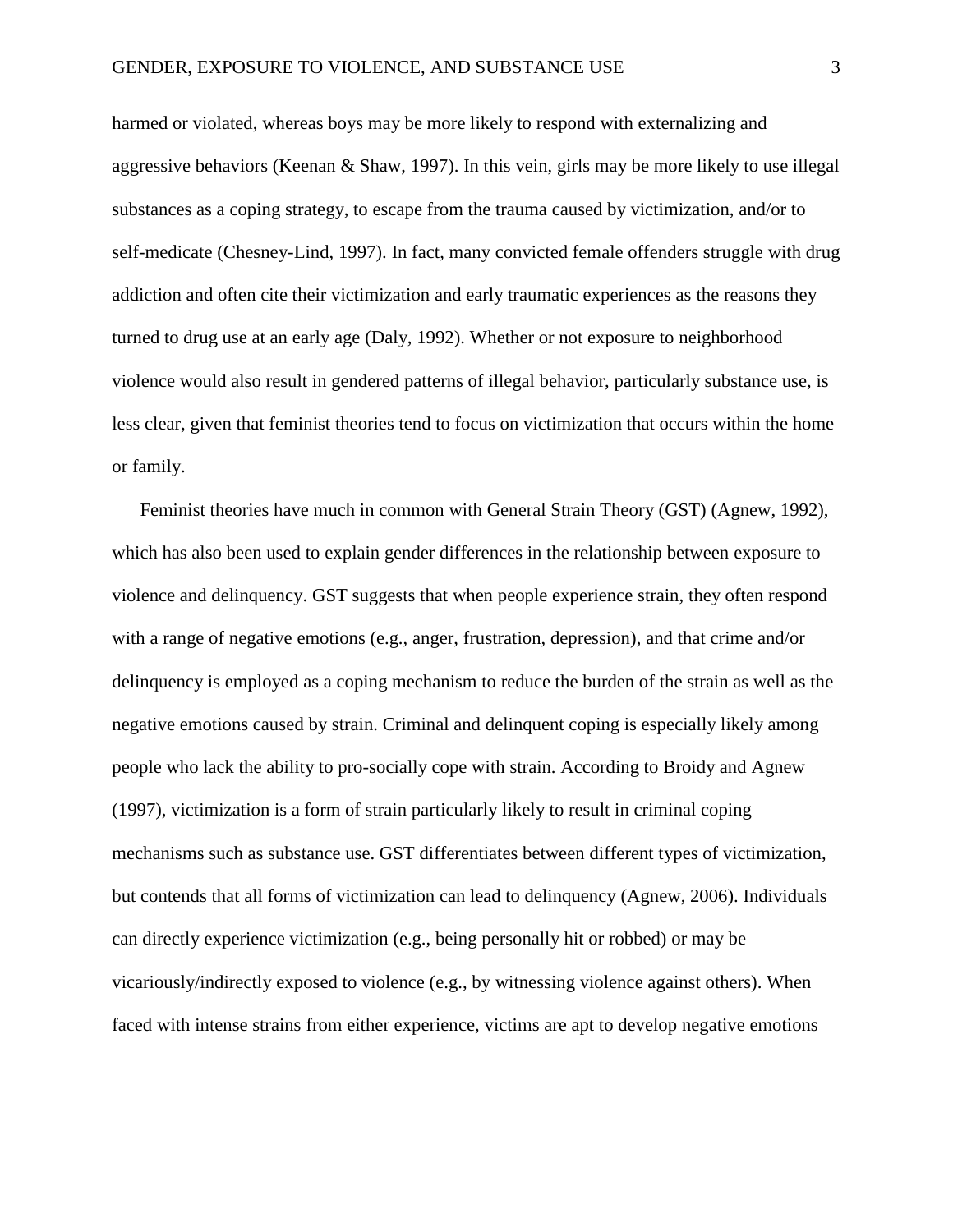such as anger or depression, which, in turn, must be relieved via positive or negative coping strategies.

GST has been used to explain both male and female delinquency, and Agnew asserts that GST applies to both sexes [\(Agnew, 2006\)](#page-24-7). However, the theory also posits that males and females are likely to experience different types of strain, differ in their emotional responses to strain, and differ in their propensities to react to strain with criminality and delinquent behaviors [\(see Broidy & Agnew, 1997 for a discussion\)](#page-24-6). Compared to females, males tend to be exposed to higher rates of violence in the community setting. They also tend to be more likely to respond to such events with anger, frustration, violence and aggression, and to resort to violence as a coping strategy for dealing with strain [\(Broidy & Agnew, 1997\)](#page-24-6). In contrast, females are more likely to experience depression and other internalizing problems following direct victimization and exposure to victimization (i.e., indirect or vicarious strain). They may also be less likely to retaliate overtly, and more likely to engage in self-destructive or "escapist" offenses, including substance use. Thus, females may use internalizing coping strategies to alleviate and/or cope with exposure to violence, while males would be more apt to employ externalizing coping strategies [\(Kaufman, 2009\)](#page-27-2). Based on GST, we would hypothesize that girls will be more likely than boys to respond with substance use following exposure to violence. However, Broidy and Agnew's [\(1997\)](#page-24-6) gendered discussion of strain theory has focused more on illegal behaviors other than substance use, and it may be that this type of coping mechanism is equally likely to be utilized by boys and girls.

### **Past Research**

Empirical research that includes both male and female respondents have reported significant, positive associations between direct and indirect exposure to violence experienced in the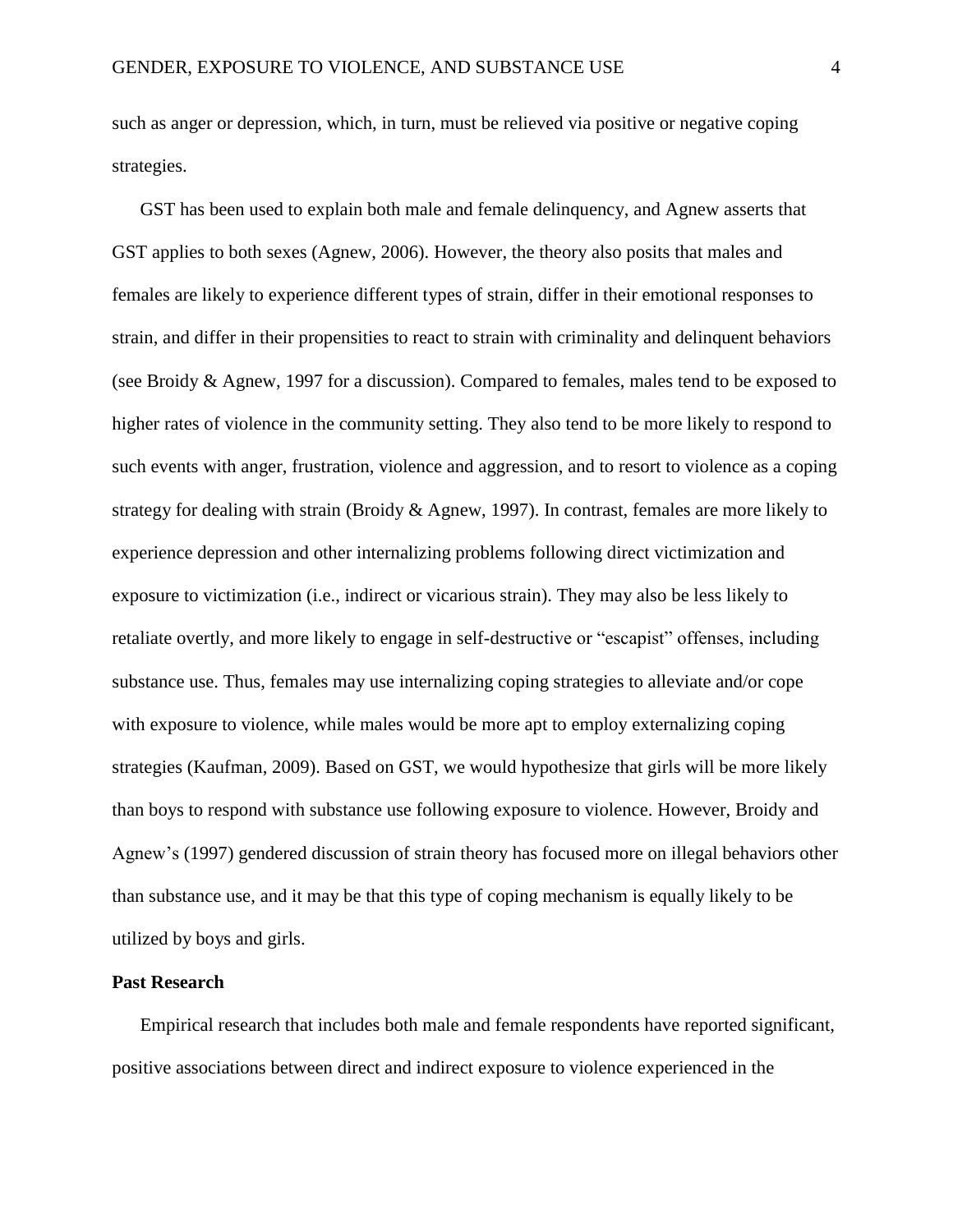community and alcohol and/or other substance use by teenagers [\(Fagan, 2003;](#page-25-6) Farrell  $\&$ [Sullivan, 2004;](#page-25-7) [Kilpatrick et al., 2003;](#page-27-3) [Kliewer & Murrelle, 2007;](#page-27-4) [Kliewer et al., 2006;](#page-27-5) [Schwab-](#page-28-2)[Stone et al., 1995;](#page-28-2) [Zinzow et al., 2009\)](#page-28-3). The few studies that have assessed gender differences in the effects of exposure to violence on youth substance use report significant associations between exposure to violence in the community and increased substance use for both sexes, and have not reported significant gender differences in the strength of these relationships [\(Kaufman,](#page-27-2)  [2009;](#page-27-2) [Kilpatrick et al., 2000;](#page-27-6) [Sullivan et al., 2004;](#page-28-0) [Thompson, Sims, Kingree, & Windle, 2008\)](#page-28-4). For instance, Kaufman [\(2009\)](#page-27-2) found that being a victim of violence was associated with regular drinking among both male and female teenagers, and Kilpatrick and colleagues [\(2000\)](#page-27-6) reported no significant gender differences in the effects of witnessing violence on alcohol use or drug dependence among youth. These two studies are especially notable in that they controlled for many other risk factors related to substance use and still found significant effects, for both genders, on substance use.

The pattern of results suggests that the relationship between exposure to violence and substance use is robust, although it may also vary in strength according to the types of exposure to violence and substance use examined. Preliminary evidence further suggests that the exposure to violence-substance use relationship is similar for males and females, but more evidence is needed to establish generalizability across sexes. There are also significant methodological differences between studies that may influence results. Notably, much research has relied on cross-sectional data, few studies have examined both direct and indirect forms of exposure to violence, and studies have varied in the measurement of substance use (substance use versus substance abuse; alcohol use versus alcohol *and* other drug use, etc.). Reliance on cross-sectional data is problematic because it precludes identification of causal pathways and because substance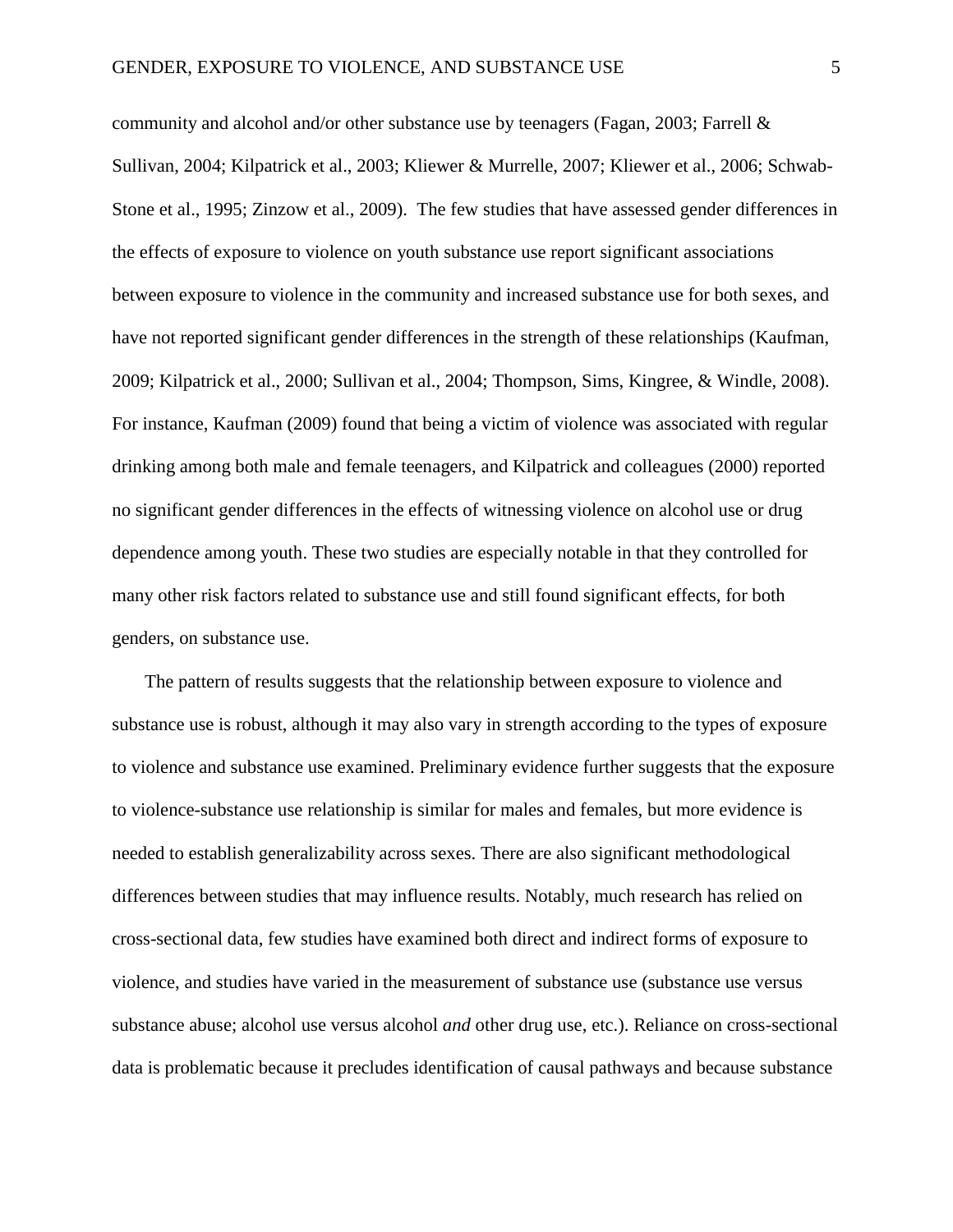use may precede exposure to violence rather than the reverse [\(Begle et al., 2011;](#page-24-1) [Buka et al.,](#page-24-0)  [2001;](#page-24-0) [Fowler, Tompsett, Braciszewski, Jacques-Tiura, & Baltes, 2009\)](#page-26-3). In addition, longitudinal studies which do not control for prior substance use, and investigations that do not include other relevant risk factors for substance use, may produce inflated relationships between exposure to violence and substance use [\(Kilpatrick et al., 2000\)](#page-27-6).

Only a few studies have attempted to differentiate the effects of direct victimization from witnessing violence occurring to others [\(Kilpatrick et al., 2000\)](#page-27-6). Most examine one or the other separately (e.g., [Kliewer & Murrelle, 2007;](#page-27-4) [Kliewer et al., 2006\)](#page-27-5), and we could find no examples which examined their relative impact on substance use or that examined gender differences in these relationships. This oversight is problematic because it is possible that different forms of violence may result in different types of effects. For example, GST might predict that direct exposure to violence would be most likely to result in aggressive behavior, as victims seek to attack the source of the strain, while indirect exposure would be more likely to result in substance use when confrontation is not possible or feasible [\(Taylor & Kliewer, 2006\)](#page-28-5). How gender may further complicate these pathways is uncertain, given the lack of research in this area.

In summary, while it is clear that exposure to violence can have many detrimental effects, its specific relationship to subsequent substance use, as well as how this relationship varies by gender, has not been widely examined. In particular, there is a need for longitudinal studies that differentiate the effects of indirect and direct exposure to violence on future substance use, control for relevant predictors, and examine gender differences in these relationships. This study seeks to fill this gap in knowledge by using longitudinal data to examine the relative effects of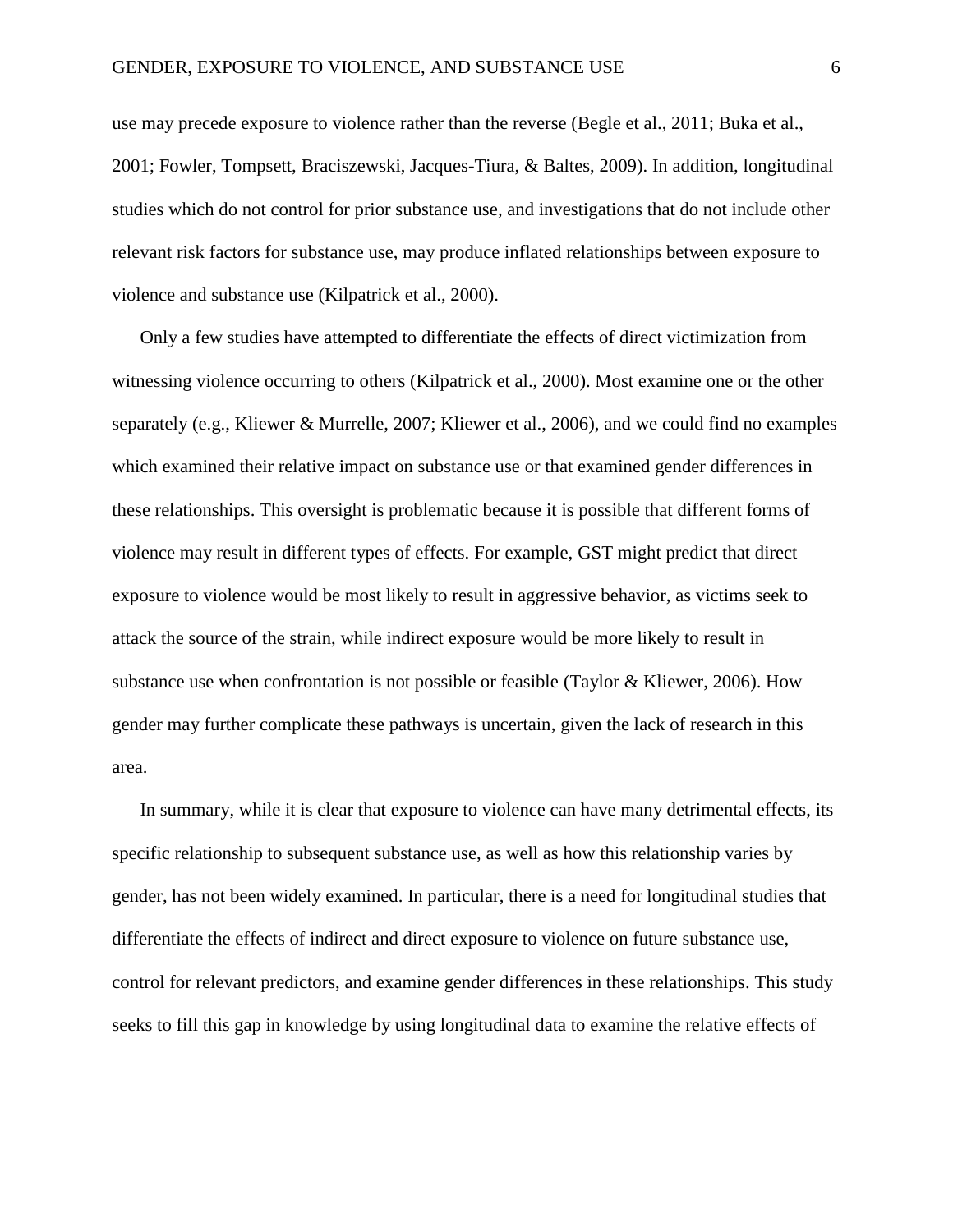direct and indirect exposure to violence on alcohol use, binge drinking, and marijuana use among a sample of teenagers living in Chicago.

#### **Methods**

#### **Sample**

The Project on Human Development in Chicago Neighborhoods (PHDCN) is a longitudinal study designed to examine the effects of families, schools, and neighborhoods on pro-social and antisocial behavioral development of children and adolescents [\(Earls, Brooks-Gunn,](#page-25-8)  [Raudenbush, & Sampson, 2002\)](#page-25-8). The PHDCN identified 343 neighborhood clusters (NCs), derived from 847 census tracts in Chicago, which were subsequently stratified by racial/ethnic and socio-economic diversity. Eighty neighborhoods were then selected via stratified probability sampling, and participants within these NCs were sampled for the Longitudinal Cohort Study (LCS). Households with at least one child in one of seven age cohorts (ages 0, 3, 6, 9, 12, 15, and 18) were eligible for inclusion in the LCS, and interviews of 6,228 youth subjects and their primary caregivers (75 percent of the eligible population) were conducted [\(Earls et al., 2002\)](#page-25-8). Given our focus on adolescent substance use, the current study uses data collected at waves two and three from three cohorts (youth ages 9, 12 and 15;  $n = 796$  males and 819 females).

#### **Measures**

**Dependent variables.** Adolescent substance use was measured by three outcomes – frequency of alcohol use, binge drinking, and marijuana use – each assessed at wave three using questions from the National Household Survey on Drug Abuse [\(1991\)](#page-27-7). *Frequency of alcohol use* and *frequency of marijuana use* reflects the number of days (on a nine-point ordinal scale ranging from 0 days to 200 or more days) in the past year the respondent reported using alcohol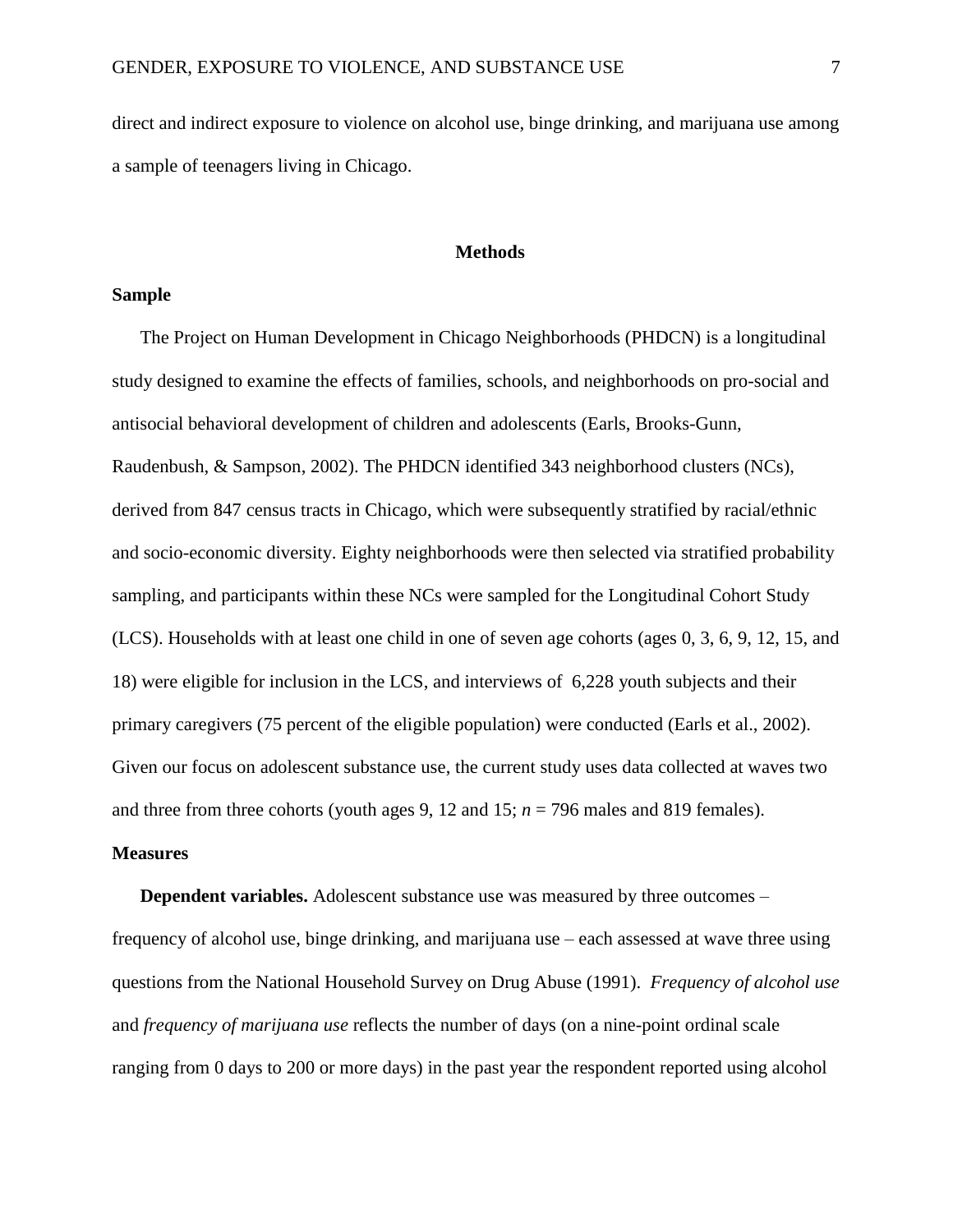and marijuana, respectively. *Frequency of binge drinking*, measured on a six-point ordinal scale ranging from 0 to 10 or more days, reflects the number of days in the past month the adolescent drank five or more drinks in a row.

**Independent variables.** At wave two, adolescents were asked about their past year indirect and direct exposure to violence. *Any indirect exposure to violence* was created from six items reflecting whether or not the adolescent saw someone: chased, attacked with a weapon, shot, shot at, or threatened at least once or hit two or more times<sup>1</sup> in the past year (alpha=.72). The same items were used to create *any direct exposure to violence*. <sup>2</sup> Respondents were asked if they had personally been the victim of any of the six acts (alpha=.54). Both measures were dichotomized, comparing respondents who reported not being exposed to violence (coded as 0) to those reporting experiencing one or more events in the past year (coded as  $1$ ).<sup>3</sup> While the reliability of direct exposure to violence is somewhat low, previous studies have supported the reliability and validity of these measures and have suggested they be kept separate [\(Brennan, Molnar, & Earls,](#page-24-8)  [2007;](#page-24-8) [Selnar-O'Hagan, Kindlon, Buka, Raudenbush, & Earls, 1998\)](#page-28-6). 4

**Control variables.** The analyses controlled for risk factors from a variety of contexts (i.e., individual, peer, family) that have been associated with substance use in prior research [\(Hawkins, Catalano, & Miller, 1992\)](#page-26-4). Adolescent self-reports at wave one and primary caregiver responses at waves one and two were used to assess demographic characteristics. *Age* was

l

<sup>&</sup>lt;sup>1</sup> Approximately 50 percent of females and 59 percent of males had seen someone hit at least once in the past year, and including this item increased the overall prevalence of being indirectly exposed to violence to approximately 62 percent and 71 percent of females and males, respectively. Thus, seeing someone hit appeared to be a relatively normative experience. In order to limit the focus to somewhat less common experiences and more conservative estimates of indirect exposure to violence, we restricted the measure to those who had seen someone hit two or more times in the past year. All other items in this measure were based on having witnessed violence one or more times. <sup>2</sup> All items in the direct exposure to violence measure were based on having been victimized one or more times.  $3$  The majority of the exposures to violence took place outside the home and either in the school or community

settings.

<sup>&</sup>lt;sup>4</sup> Indirect and direct exposure to violence were significantly correlated with each other  $(r = .36)$ , but did not present problems with collinearity in statistical models.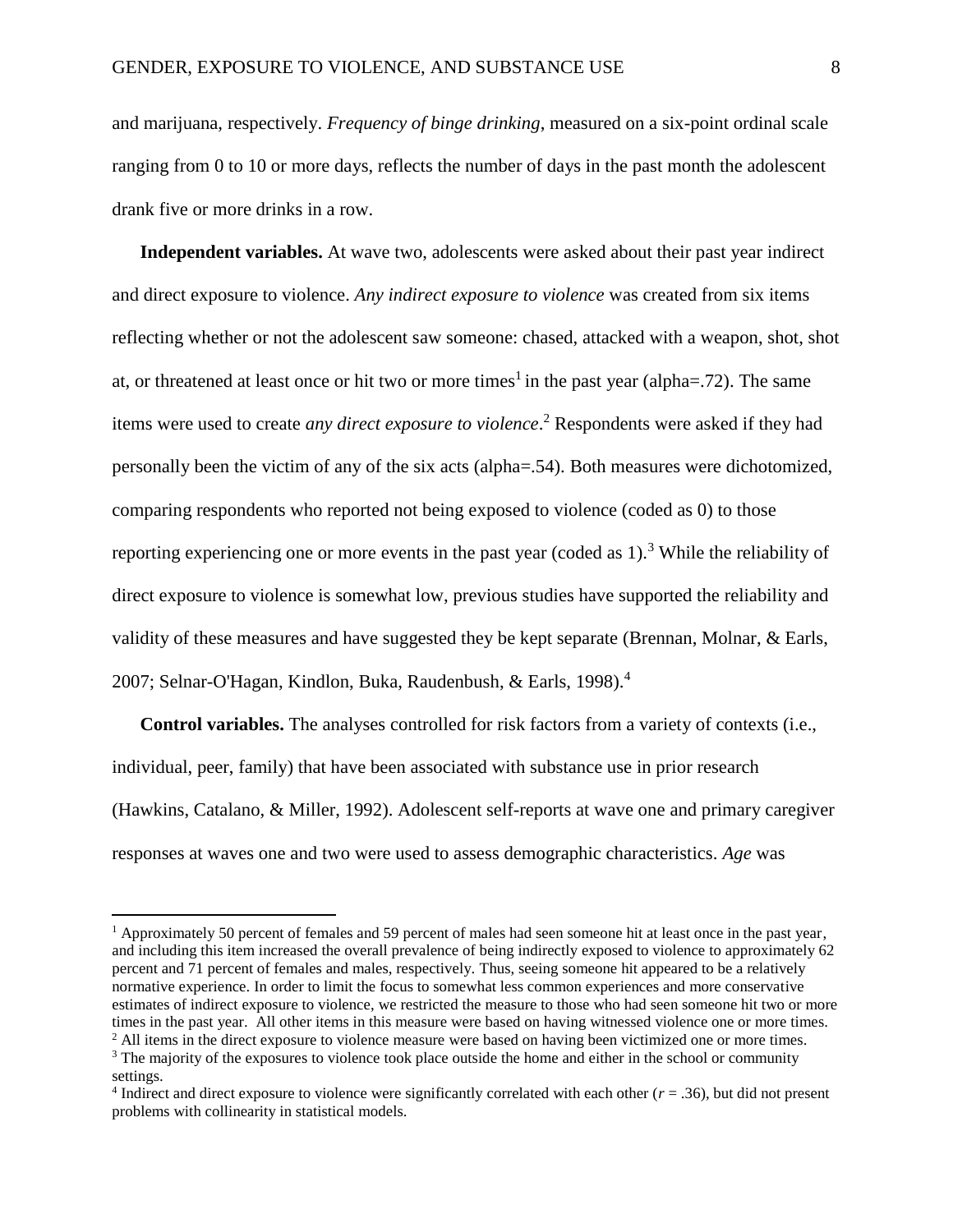measured as the youth's age in years. *Household salary,* assessed from adolescents' primary caregivers' responses, was based on an 11-point scale (1=less than \$5,000; 11=more than \$90,000) and indicates the total household income earned in the past year. Race/ethnicity was measured by three dichotomous variables, *Hispanic*, *African American*, and *Other* race, with Caucasians (non-Hispanic Whites) serving as the reference category.

We also controlled for wave one *child's low self-control*, based on the Emotionality, Activity, Sociability, and Impulsivity (EASI) Temperament survey [\(Buss & Plomin, 1975;](#page-24-9) [see](#page-26-5)  [also Gibson, Sullivan, Jones, & Piquero, 2010\)](#page-26-5). Child's self control was assessed by primary caregivers' rating of their child's inhibitory control, decision-making, sensation-seeking, and persistence (alpha = .75). Each of the 17 items were assessed on a five-point Likert scale (1=uncharacteristic of child; 5=characteristic of child), then summed and standardized; higher scores reflect lower self-control. Self-control is considered one of the strongest risk factors for delinquency, including 'analogous behaviors' such as substance use [\(Gottfredson & Hirschi,](#page-26-6)  [1990;](#page-26-6) [Pratt & Cullen, 2000\)](#page-27-8). We also accounted for the perceived *availability of drugs*, which has also been shown to be strongly predictive of adolescent substance use [\(Beyers, Toumbourou,](#page-24-10)  [Catalano, Arthur, & Hawkins, 2004;](#page-24-10) [Cleveland, Feinberg, Bontempo, & Greenberg, 2008;](#page-25-9) [Gibbons et al., 2004\)](#page-26-7). Availability of drugs was measured during wave two and based on a fourpoint scale (1=probably impossible; 4=very easy) representing respondents' perceptions of the ease in which they could obtain cigarettes, alcohol, and marijuana (alpha=.87). These items were standardized and summed.

Extant research has suggested that delinquent peers are one of the strongest predictors of adolescent substance use [\(Elliott, Huizinga, & Ageton, 1985;](#page-25-10) [Windle et al., 2009b\)](#page-28-7) and there is also some evidence that peer influences can vary for males and females (e.g., [Agnew & Brezina,](#page-24-11)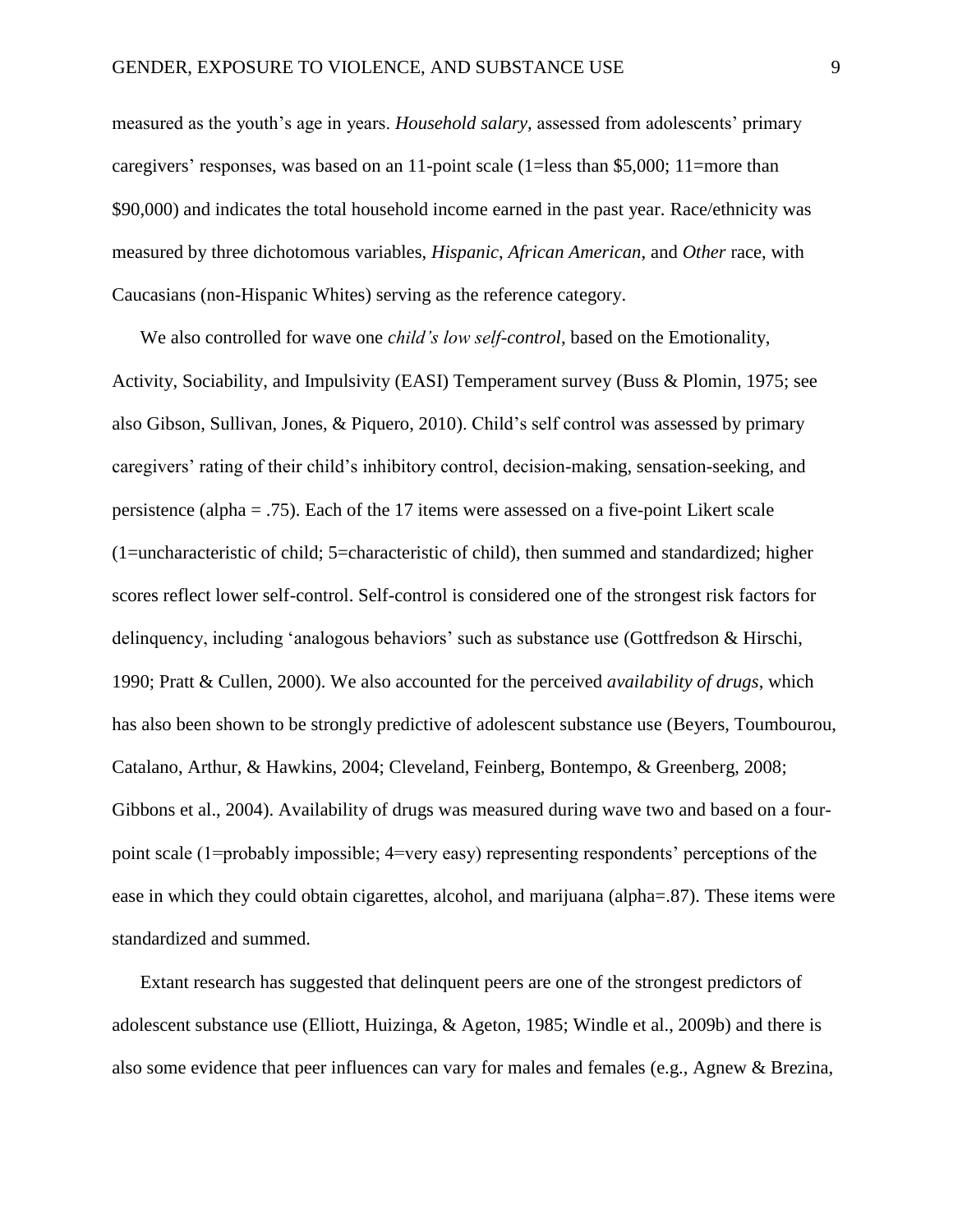[1997;](#page-24-11) [Mazerolle, 1998\)](#page-27-9). We controlled for peer deviance by including *peer substance use* in the models. This variable, measured at wave two, represents the proportion of youths' friends who used marijuana, alcohol, and tobacco in the past year. These items were based on a four-point scale (1=none of them; 4=all of them), and were standardized and summed (alpha=0.85). Research has also suggested that children of alcoholic or substance using-parents have an increased likelihood to use substances earlier in adolescence (e.g., [Chassin, Pillow, Curran,](#page-25-11)  [Molina, & Barrera, 1993;](#page-25-11) [Kilpatrick et al., 2000;](#page-27-6) [Kilpatrick et al., 2003;](#page-27-3) [Kliewer et al., 2006;](#page-27-5) [Windle et al., 2009a\)](#page-28-8). To account for this relationship, we included a measure of *parent problem drinking*, derived from the Short Michigan Alcohol Screening Test [\(Selzer, Vinokur, & van](#page-28-9)  [Rooijen, 1975\)](#page-28-9). Parent problem drinking reflects the degree to which the primary caregiver was considered to have a drinking problem (alpha=.75). Primary caregivers were asked thirteen questions regarding their drinking habits, perceptions of whether they or their friends/family considered them to be a problem drinker, and the consequences of their drinking. If the primary caregiver answered "yes" to at least two questions, he/she was considered to have a drinking problem (1 = problem drinkers;  $0 =$  no problem drinking).

Because research has suggested that higher levels of parental monitoring may influence the likelihood of substance use and/or condition the relationship between exposure to violence and substance use [\(e.g., Chassin et al., 1993;](#page-25-11) [Kliewer et al., 2006;](#page-27-5) [Kosterman, Hawkins, Guo,](#page-27-10)  [Catalano, & Abbott, 2000;](#page-27-10) [Sullivan et al., 2004\)](#page-28-0), we included a measure assessing the level of parental oversight experienced by the youth. *Curfew*, assessed from primary caregiver responses at wave two, is the sum of three dichotomous items (alpha=.60) reflecting if the child had a curfew on weekday and weekend nights; higher scores indicate stricter curfews. Finally, since much research has established that prior behaviors are strong predictors of future behaviors, and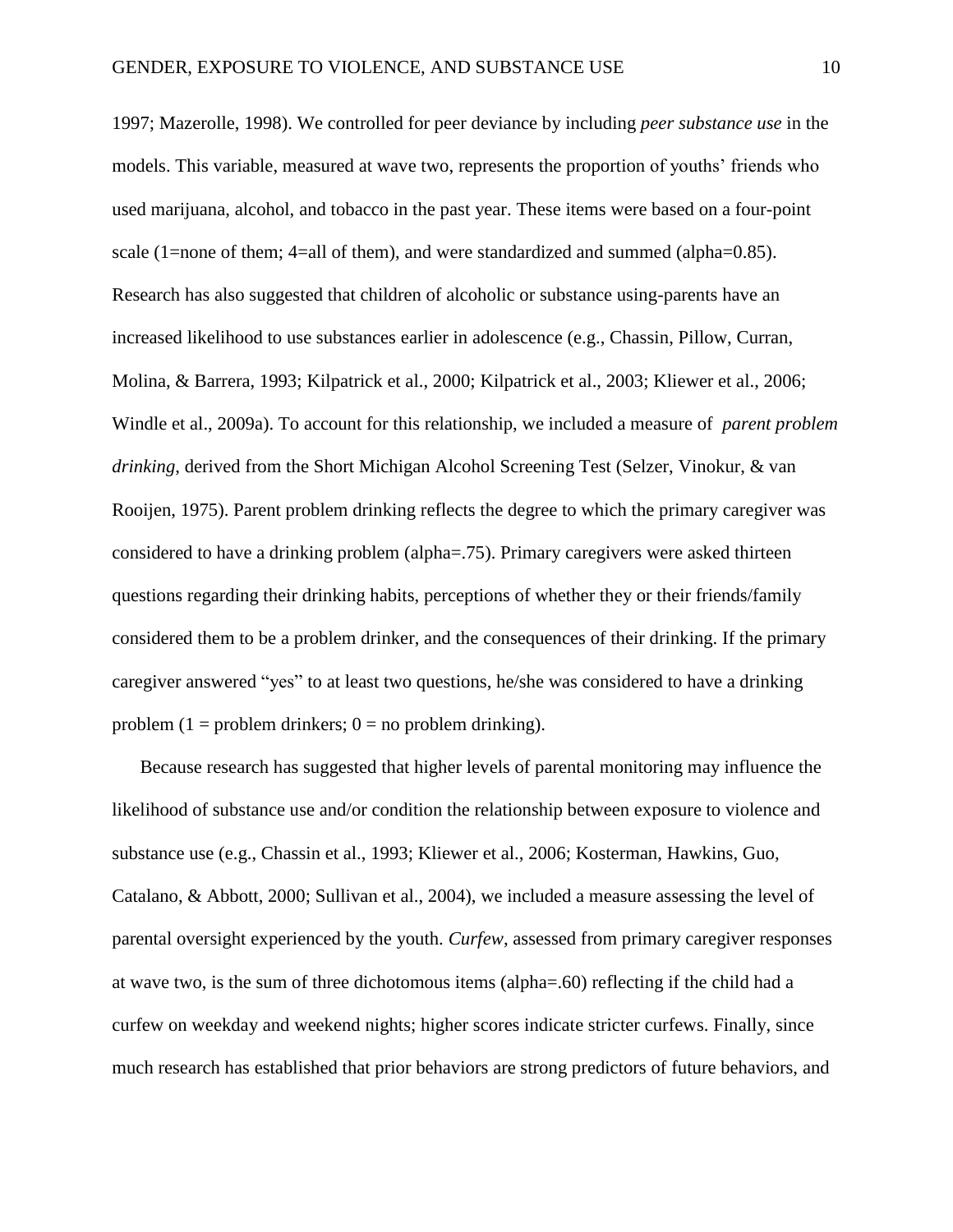that earlier onset of substance use may be associated with future problematic behaviors (e.g., dependence) [\(Hawkins et al., 1992;](#page-26-4) [Windle et al., 2009a\)](#page-28-8), we included measures of prior substance use in our analyses. Prior substance use was measured by three dichotomous variables assessed from wave two: *prior alcohol use* (included only in the alcohol analyses), *prior binge drinking* (included only in the binge drinking analyses), and *prior marijuana use* (included only in the marijuana analyses).

#### **Statistical Analyses**

 $\overline{\phantom{a}}$ 

The current study includes 796 males and 819 females living within 79 Chicago neighborhoods.<sup>5</sup> While this study focuses on the individual-level factors that influence adolescent substance use, youth were clustered within neighborhoods, so it is important to account for possible confounding neighborhood effects. Hierarchical modeling techniques [\(Hierarchical Linear Modeling \[HLM\], see Raudenbush & Bryk, 2002\)](#page-27-11) were used to adjust for the correlated error that exists between individuals living within the same neighborhoods. All individual-level predictors were group-mean centered and fixed to remove betweenneighborhood variation, as well as to ease the interpretation of coefficients. The dependent variables were analyzed using fixed-effect Poisson models in HLM that corrected for overdispersion.

The models proceeded in a series of three-steps in order to more comprehensively assess the relationship between the type of exposure to violence experienced and subsequent substance use. Sequencing the models also facilitates comparison of the current findings with those from past research, which may not have included the full set of control variables included in this investigation. The first step was to estimate the bivariate relationship between indirect exposure

<sup>&</sup>lt;sup>5</sup> One neighborhood cluster dropped out once we restricted our analysis to adolescents in only three cohorts.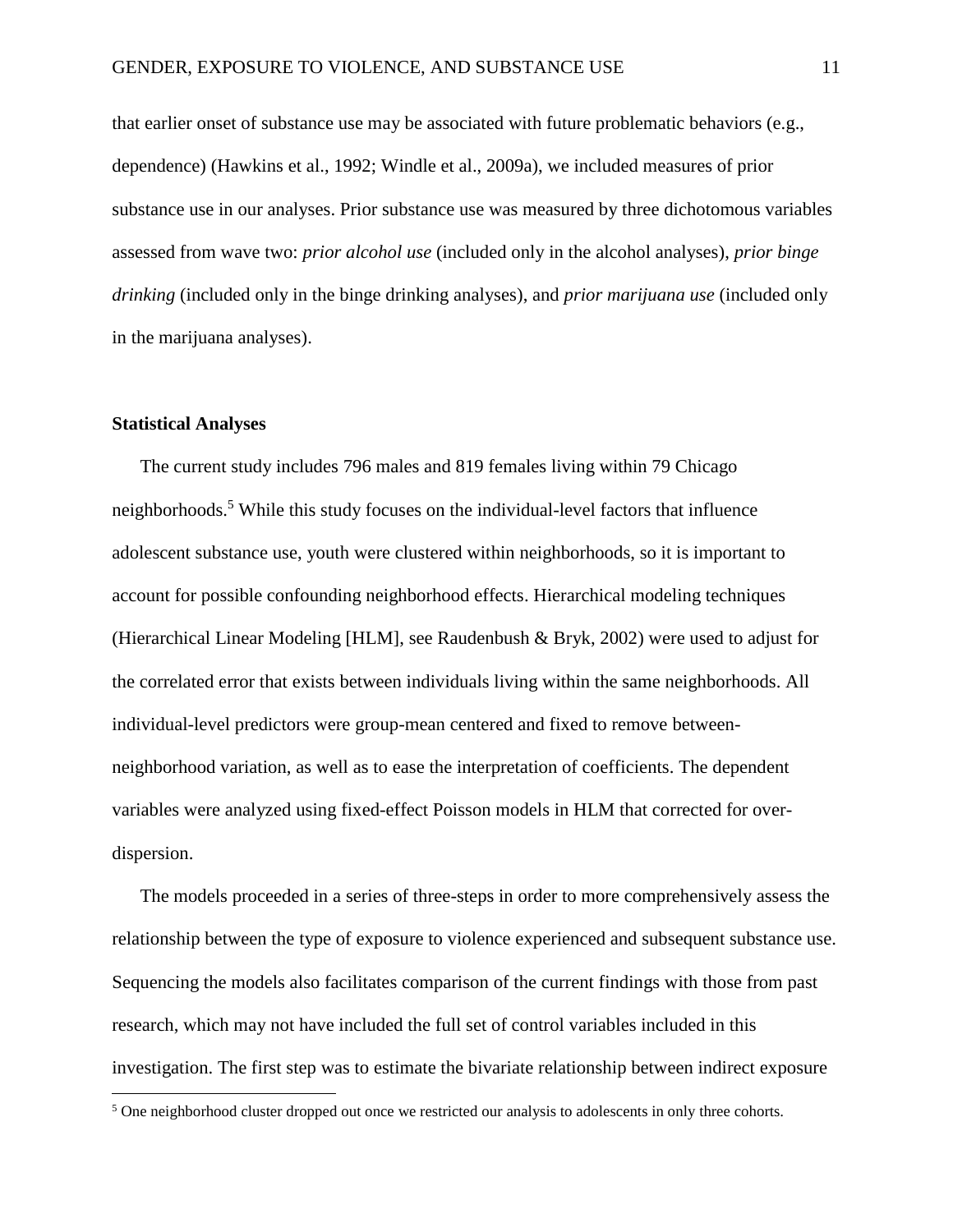and substance use for both males and females for each outcome (see Models 1 in Tables 2 through 4). Next, we assessed whether the magnitude of indirect exposure was affected by the inclusion of demographic controls (see Models 2 in Tables 2 and 4). Finally, we included the other psycho-social control variables (see Models 3 in Tables 2 through 4) to assess the impact of indirect exposure on substance use once all potentially relevant covariates of substance use were accounted for. These steps were then repeated to assess the step-wise impact of direct exposure to violence on all outcomes for males and females (see Tables 5 through 7). Differences in the magnitude of the effects for both indirect and direct exposure were calculated between males and females on all outcomes using equality of coefficient tests [\(Clogg, Petkova, & Haritou, 1995\)](#page-25-12).

#### **Results**

The sample consisted of 49 percent males and 51 percent females, the majority of whom were about 14 years old. Approximately half of the sample was Hispanic, one-third was African American, and the remainder were Non-Hispanic Caucasians or of another ethnicity. Indirect exposure to violence was common among both males and females – approximately 66 percent of males and 55 percent of females had witnessed someone being chased, attacked with a weapon, shot, shot at, or threatened at least once during the past year, or hit more than one time. Direct exposure was less common, although still reported among 32 percent of males and 23 percent of females. For both forms of exposure, the most common experience was hitting – either seeing someone hit (indirect exposure; 47 percent of males and 39 percent of females) or being hit (direct exposure; 18 percent of males and 15 percent of females).

*[Table 1 About Here]*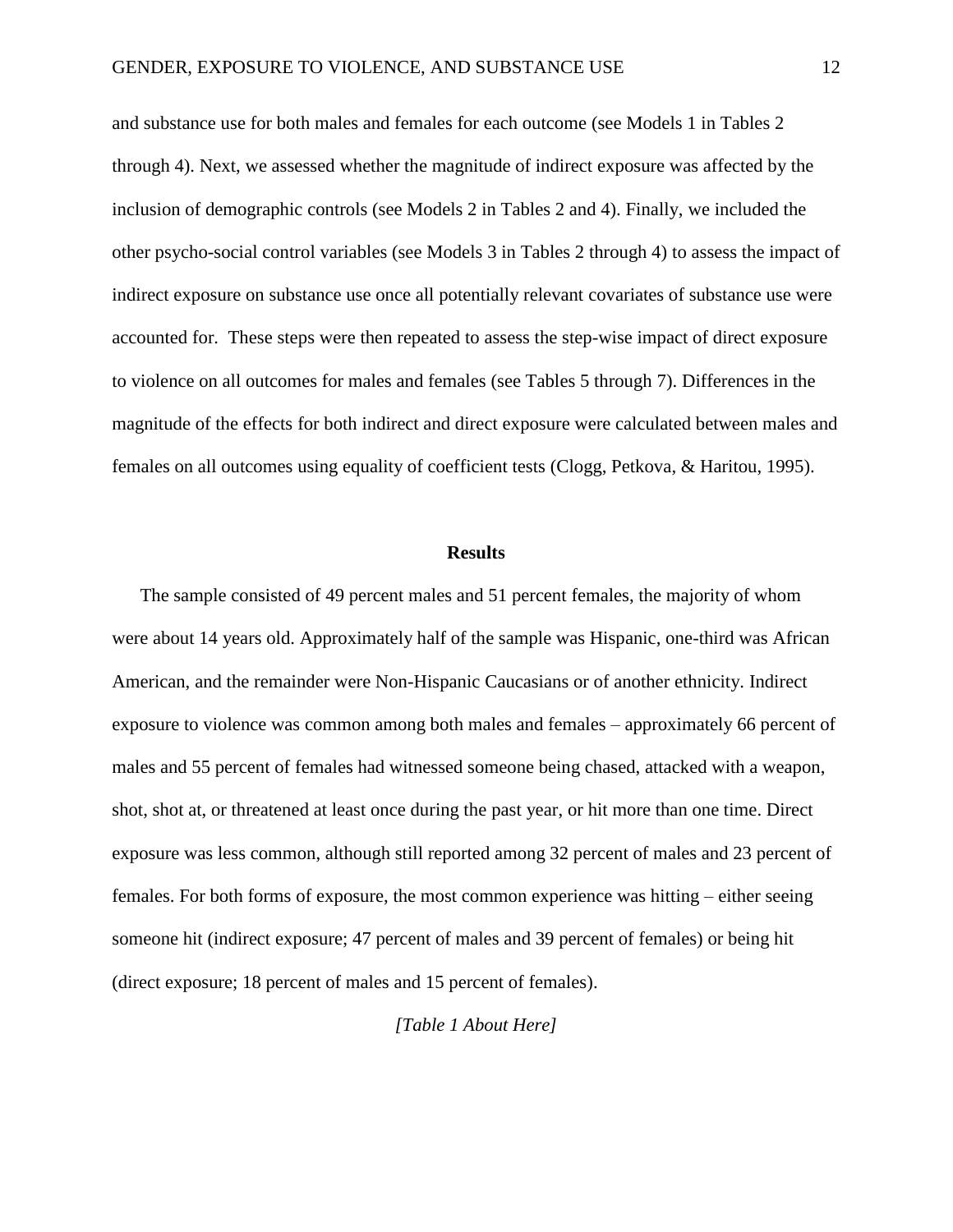Males reported experiencing higher levels of indirect and direct exposure to violence (Table 1). Specifically, compared to females, males were more likely to report seeing someone chased, hit more than one time, attacked with a weapon, and threatened. They were also more likely than females to be directly victimized by being chased, attacked with a weapon, shot, and shot at in the past year. Males also reported greater frequencies of each type of substance use.

#### **Indirect Exposure to Violence and Adolescent Substance Use**

The results of the effects of indirect exposure to violence on the frequency of subsequent alcohol use for males and females are reported in Table 2. Indirect exposure significantly increased the frequency of alcohol use among males. However, its influence became nonsignificant once all control variables were included (Model 3). The effect of indirect exposure to violence for females, however, maintained a strong, positive, and significant impact on the frequency of alcohol use, even when all other variables were in the models. The magnitude of the effect of indirect exposure on alcohol use did not significantly differ between males and females.

#### *[Table 2 About Here]*

The results of the effects of indirect exposure to violence on the frequency of binge drinking are presented in Table 3. Similar to the models predicting alcohol use, indirect exposure to violence significantly increased the frequency of binge drinking for both males and females. In the full models (Models 3), the effect of seeing someone victimized became non-significant for males, but retained significance for females. Nevertheless, there were no differences in the magnitude of the effect of indirect exposure in any of the models comparing males and females.

#### *[Table 3 About Here]*

The models using indirect exposure to violence to predict the frequency of marijuana use for males and females are reported in Table 4. For both males and females, indirect exposure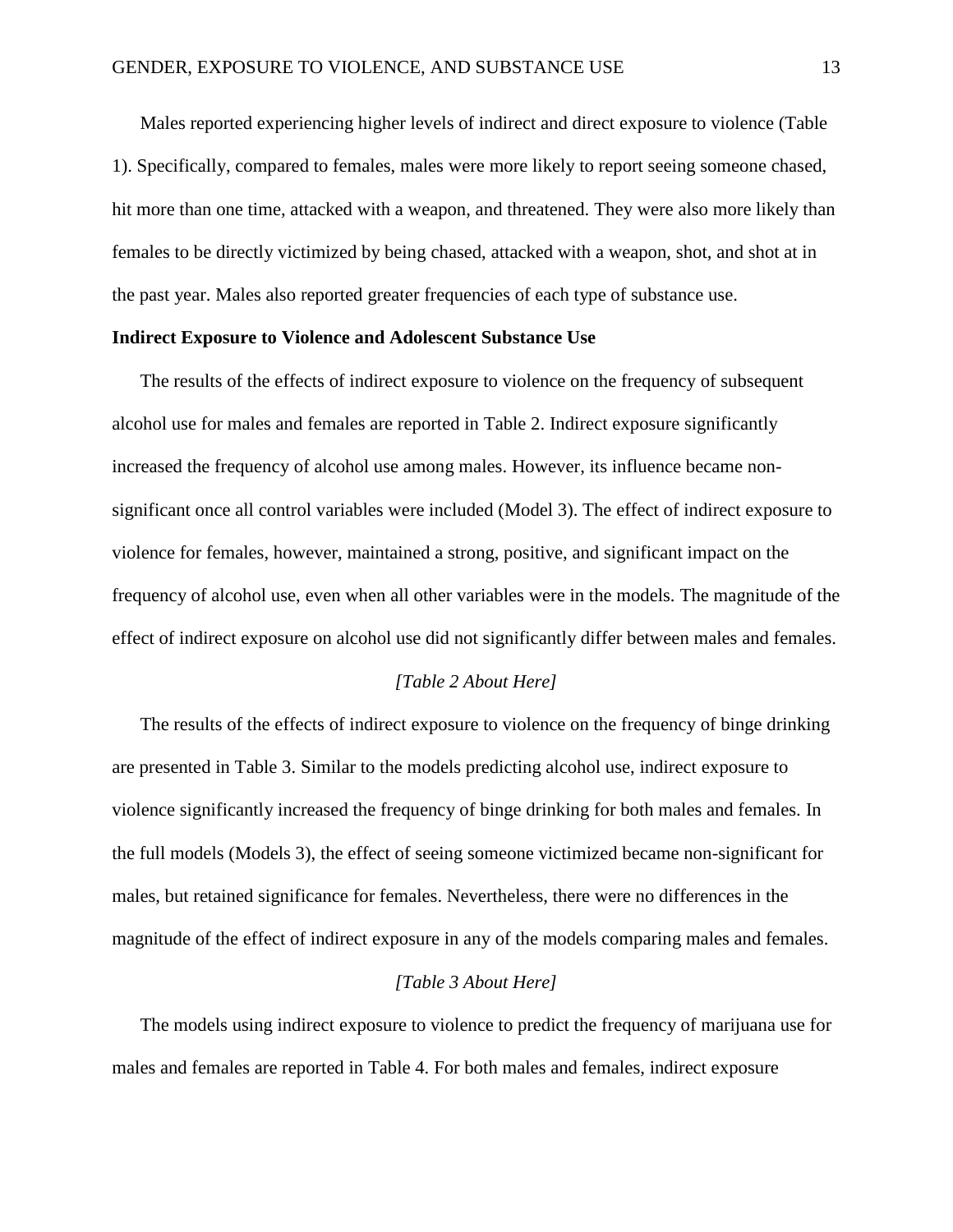increased the frequency of using marijuana at wave three. While the strength of the relationship decreased as relevant predictors were included in the models, indirect exposure remained a strong and significant predictor of increased marijuana use for both sexes. The magnitude of the effect of indirect exposure, however, was not significantly different across the models comparing males and females.

#### *[Table 4 About Here]*

#### **Direct Exposure to Violence and Adolescent Substance Use**

The effects of direct exposure to violence on the frequency of subsequent alcohol consumption, binge drinking, and marijuana use are reported in Tables 5, 6, and 7, respectively. For both males and females, direct exposure significantly increased the frequency of alcohol use (Table 5). Its effect lessened and became non-significant once other predictors, such as peer substance use and availability of drugs, were included in the models. Similar to the effects of indirect exposure, there were no differences in the magnitude of the effects of direct exposure between males and females.

# *[Table 5 About Here]*

Regarding binge drinking, being personally victimized significantly increased the frequency of future binge drinking for both males and females, although its impact on males became nonsignificant once all other relevant factors were included (Table 6; Model 3). Direct exposure to violence retained its significance for females across all models. Additionally, equality of coefficient tests revealed that direct exposure exerted a significantly stronger impact on future binge drinking for females compared to males, but this difference was only evident the models controlling for demographic characteristics (Models 2).

*[Table 6 About Here]*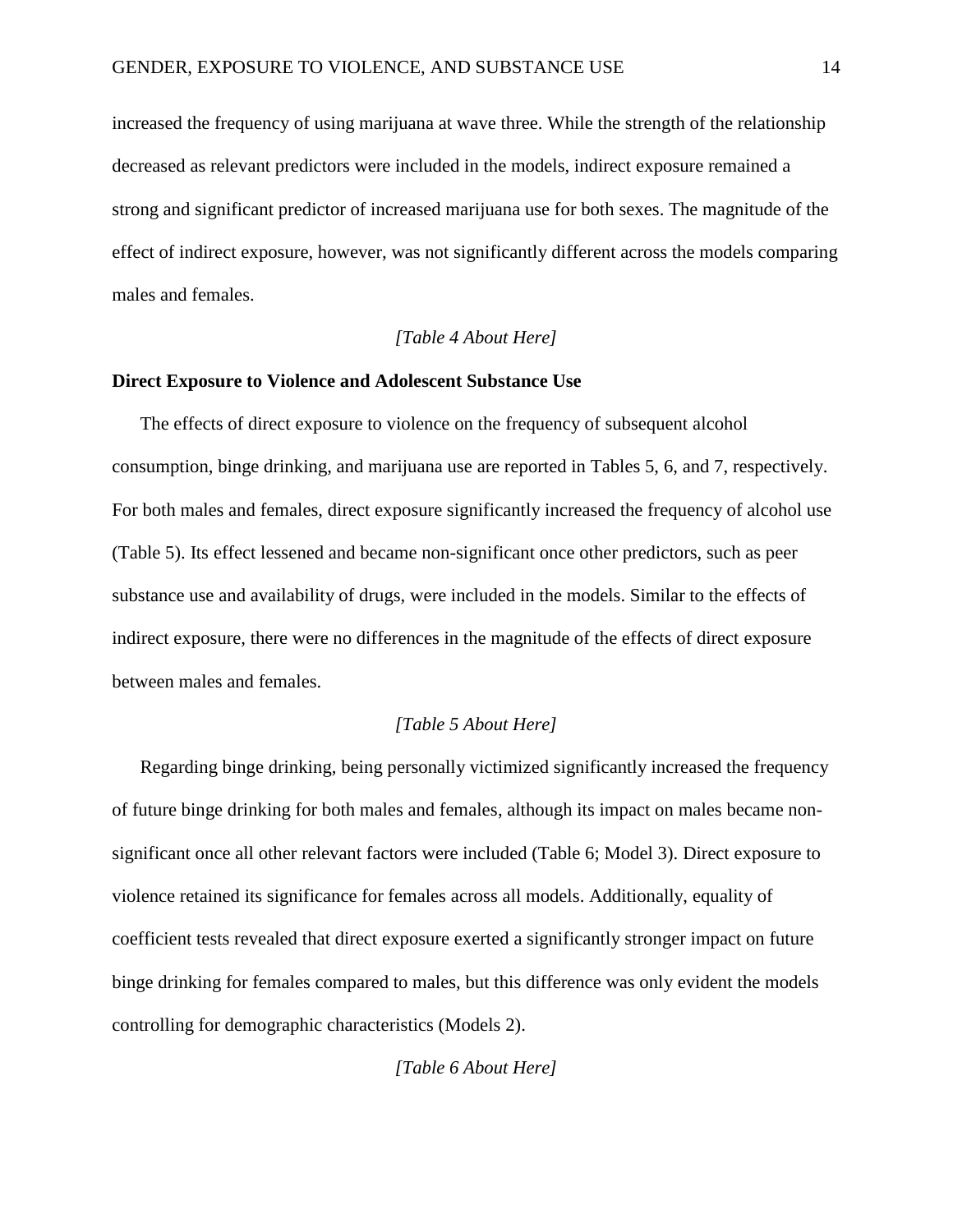Finally, the results predicting the frequency of marijuana use are displayed in Table 7. For both males and females, the effects of direct exposure to violence on subsequent marijuana use were significant. For both sexes, direct exposure increased future marijuana use, but this effect became non-significant once the models controlled for other relevant predictors. There were no differences in the magnitude of the direct exposure effect between sexes.

### *[Table 7 About Here]*

# **The Relative Impact of Indirect and Direct Exposure to Violence on Adolescent Substance Use**

In order to more fully test differences of the relative influence of direct and indirect exposure to violence on future substance use, we also examined models that included all control variables as well as both forms of exposure. The results are displayed in Table 8. With the exception of marijuana use, the effects of both indirect and direct exposure on subsequent male substance use were non-significant once all relevant variables were included, suggesting that other factors may be more salient predictors for males. On the contrary, indirect exposure maintained a strong and significant impact on future alcohol, binge drinking, and marijuana use for females. Direct exposure, however, did not retain significance. These results suggest that seeing someone else being victimized is a stronger predictor of future substance for female youth. However, it is also important to note that, according to the equality of coefficient tests, gender differences in the magnitude of these effects were not statistically significant.

*[Table 8 About Here]*

## **Discussion**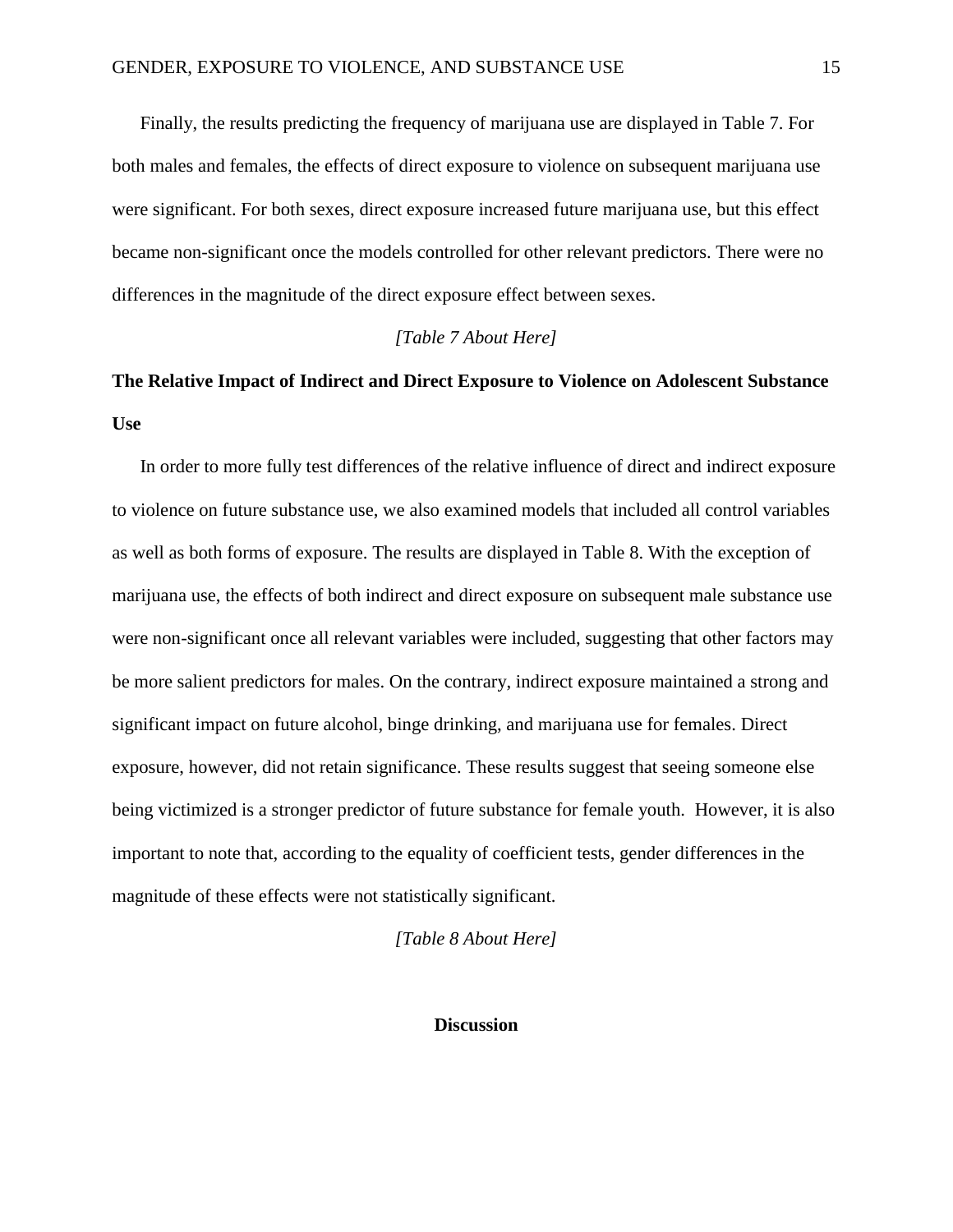This study sought to address a gap in the literature regarding the relationship between exposure to violence and adolescent substance use. In particular, extant research has lacked studies that compare the relative effects of direct and indirect exposure on substance use, have not employed longitudinal data, and have failed to examine potential gender differences in these relationships. Based on data from a large, longitudinal study, the current investigation found that both direct and indirect exposure to violence increased subsequent substance use, and this relationship was significant for males and females. While this is the overall pattern of results, three specific findings were also evidenced.

First, the significant relationship between exposure to violence in the community and substance use among adolescents is consistent with most prior research in this area [\(Fagan, 2003;](#page-25-6) [Farrell & Sullivan, 2004;](#page-25-7) [Kaufman, 2009;](#page-27-2) [Kilpatrick et al., 2000;](#page-27-6) [Kilpatrick et al., 2003;](#page-27-3) [Kliewer](#page-27-4)  [& Murrelle, 2007;](#page-27-4) [Kliewer et al., 2006;](#page-27-5) [Schwab-Stone et al., 1995;](#page-28-2) [Taylor & Kliewer, 2006;](#page-28-5) [Zinzow et al., 2009\)](#page-28-3). These findings are also consistent with the general postulations of GST, whereby persons who experience direct or indirect (i.e., vicarious) strains are at high risk for developing strong, negative emotions, which must be managed via either pro-social or anti-social (i.e., criminal) responses, such as substance use [\(Agnew, 2002,](#page-24-12) [2006\)](#page-24-7). The findings, however, show somewhat less support for this relationship compared to prior studies, given that the effect of exposure to violence did not always retain its significance in the full models which controlled for prior substance use and a range of other risk factors. The inclusion of these variables and the use of longitudinal data is a more rigorous test of the impact of violence exposure on substance use compared to many other past studies (which have often relied on cross-sectional data and a more limited number of control variables) and may explain the somewhat weaker impact of exposure to violence evidenced in this study. These results also suggest that other experiences,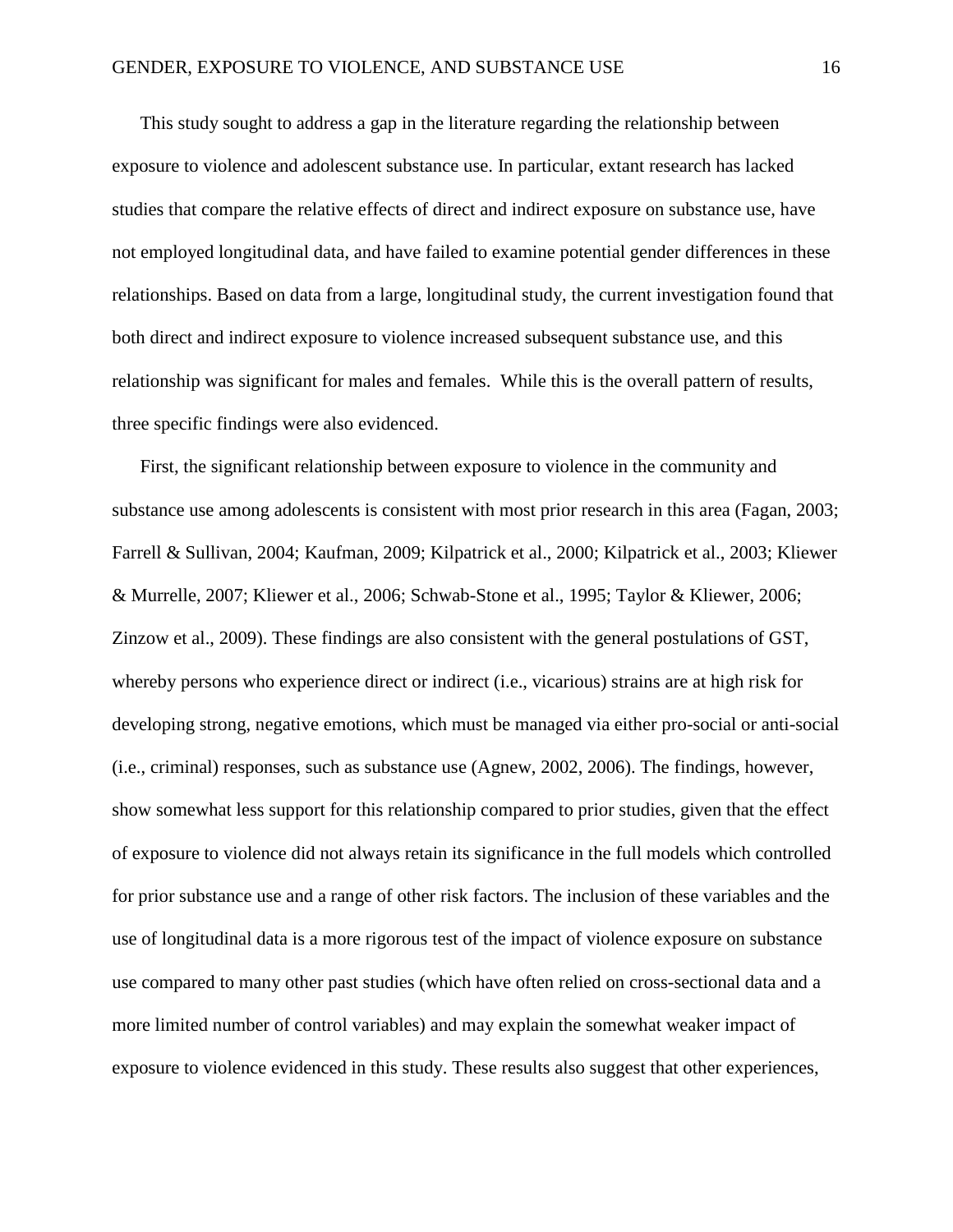notably peer influences, may be more salient predictors of substance use than exposure to violence [\(see also Kilpatrick et al., 2000\)](#page-27-6).

Secondly, in the current study, analyses directly compared the magnitude of the effects of direct and indirect exposure to violence on substance use, while past studies have typically assessed only one or the other forms of victimization, or have included both types in a summary measure of exposure to violence. The results presented here suggest that indirect exposure may be a more important predictor of substance use compared to direct exposure, although this difference may be more relevant for females. This finding is unexpected given that GST hypothesizes that personal and direct experiences with strains should have the strongest relationship to criminality or delinquency [\(Agnew, 2006\)](#page-24-7). Nevertheless, the theory also notes that indirect and vicarious strains are important and can engender negative emotions and criminal coping mechanisms, particularly when youth witness violence occurring to those close to them (e.g., friends or family members) [\(Agnew, 2002\)](#page-24-12).

With one exception (marijuana use), the effects of both types of violence were nonsignificant in the full models predicting substance use among male respondents. However, for females, the effect of indirect exposure retained its significance across each outcome, and direct exposure did so for binge drinking. Further, when indirect and direct exposure were included in the same analyses (Table 8), only indirect exposure predicted the frequency of marijuana use for males, and both forms of exposure failed to predict the other outcomes. In addition, indirect exposure was a significant predictor of substance use for females but direct exposure was not. These differing results underscore the importance of assessing the degree to which different types of exposure to violence are likely to result in different types of outcomes.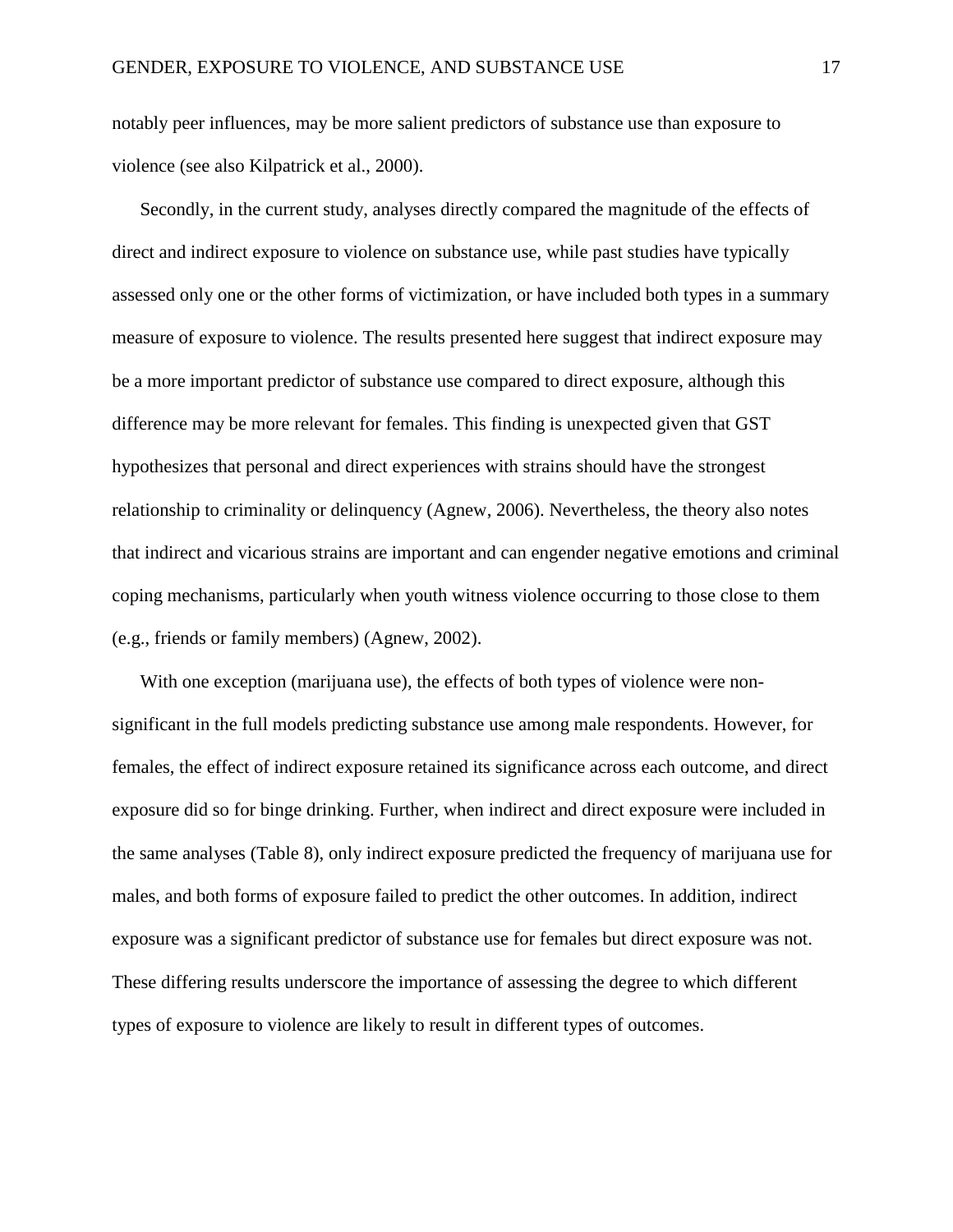Third, our findings highlight the importance of examining gender differences in the exposure to violence-substance use relationship, which has rarely been done in past studies. Overall, the results did not indicate many significant gender differences in the impact of direct and indirect exposure to violence on substance use. While a few differences emerged when examining results within separately for males and females, the equality of coefficients tests indicated only one significant gender difference in the magnitude of effects: the effect of direct exposure to violence on binge drinking was stronger for females compared to males (though only in the model including only demographic characteristics). These findings are similar to the few other empirical studies that have tested for, but have not found, significant gender differences in the relationship between exposure to violence and substance use [\(Kaufman, 2009;](#page-27-2) [Kilpatrick et al.,](#page-27-6)  [2000;](#page-27-6) [Sullivan et al., 2004;](#page-28-0) [Thompson et al., 2008\)](#page-28-4). In addition, many previous tests of GST have reported that other strains have similar effects for males and females on a variety of delinquent behaviors [\(Agnew & Brezina, 1997;](#page-24-11) [Hoffman & Su, 1997;](#page-27-12) [Mazerolle, 1998\)](#page-27-9).

While GST has suggested that the relationship between exposure to violence and delinquency may vary by gender [\(Agnew, 1992;](#page-24-5) [Broidy & Agnew, 1997\)](#page-24-6), we did not find strong evidence of this in our study. GST has posited that males are more likely to respond to strains with outward forms of anger, such as violence and aggression [\(Broidy & Agnew, 1997\)](#page-24-6), and females are more likely to internalize their reactions to strains, such as experiencing depression or using substances to cope with the pains of being exposed to violence [\(Kaufman, 2009\)](#page-27-2). As Agnew has suggested, in our study, males were more likely to experience strains in the form of exposure to violence, but males and females were equally likely to engage in substance use as a coping mechanism. These findings are consistent with the more general tenets of the theory, which was formulated as a "general" theory of crime intended to explain delinquency and criminality for all persons,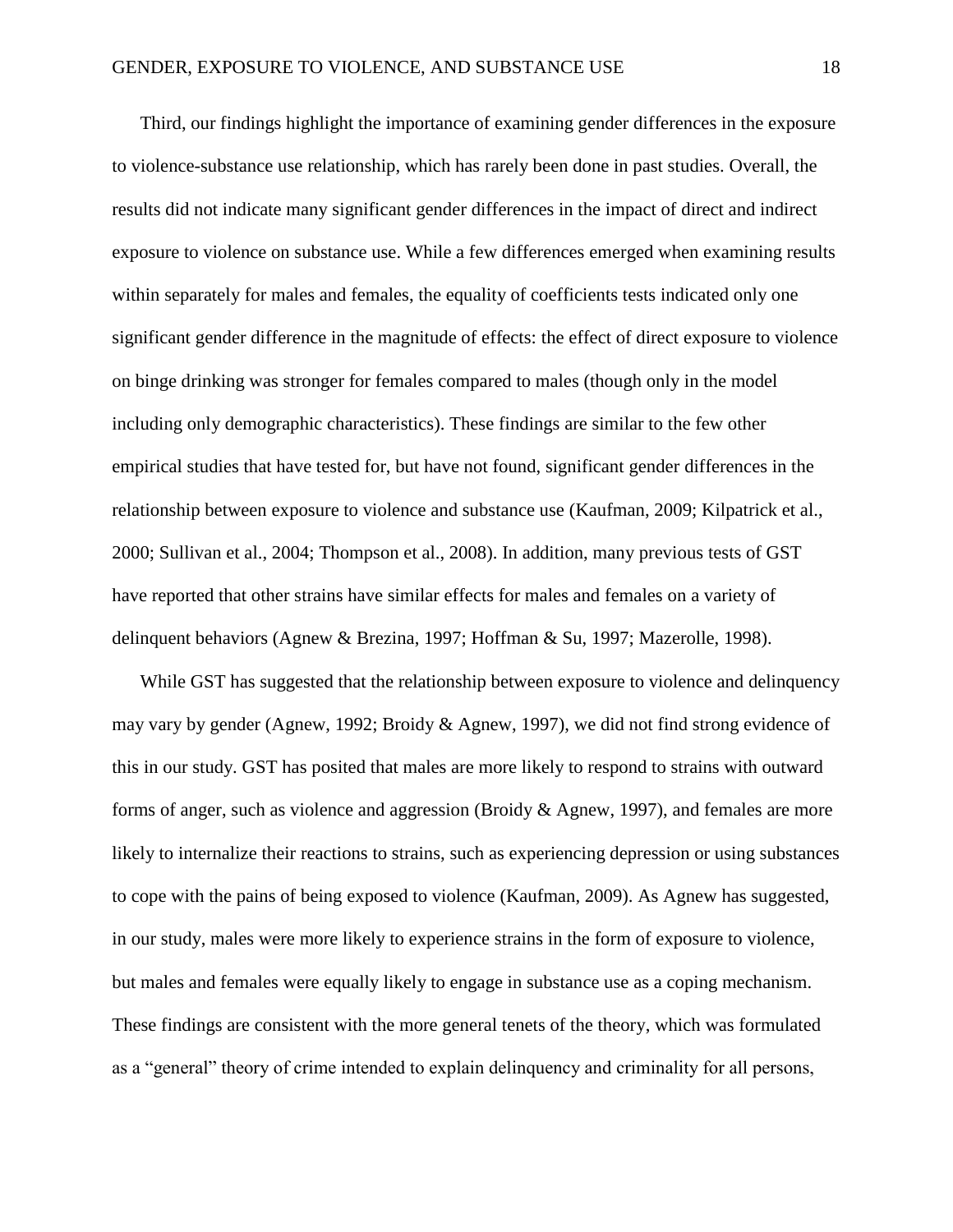regardless of sex or other demographic differences. It should be noted, however, that substance use has received limited attention in theoretical discussion and empirical tests of GST. Therefore, the degree to which exposure to violence leads to substance use via strain processes – and gender differences in these processes – is not as robustly understood compared to other outcomes (e.g., crime, aggression).

Our findings were also not completely congruent with feminist theories of crime, which suggest that victimization and exposure to violence are significant risk factors for female criminality and possibly more important in leading to illegal behaviors among females versus males [\(Belknap & Holsinger, 2006;](#page-24-2) [Chesney-Lind, 1997;](#page-25-0) [Fagan, 2001b\)](#page-25-1). In contrast to this perspective, our findings indicate that exposure to violence had a similar impact on female and male substance use. It is important to note, however, that feminist theories emphasize sexual assault as a particularly salient predictor of female criminality, and our measures of exposure did not include sexual assault. In addition, feminist theories have not discussed in detail gender differences in the effects of victimization experienced outside the home (which are more commonly experienced by males), as we do in the current study, and it may be that this form of violence engenders more similar responses from males and females, at least in terms of substance use. The analyses did show that exposure to violence, in the form of indirect victimization, was a stronger predictor of binge drinking for females than males, which is more consistent with the predictions of feminist theories. Heavy drinking is far less common among adolescents and may be indicative of more serious negative responses to traumatic experiences, particularly the desire to self-medicate and/or escape from the emotions engendered by victimization. In this case, then, our findings may *partially* support feminist theories'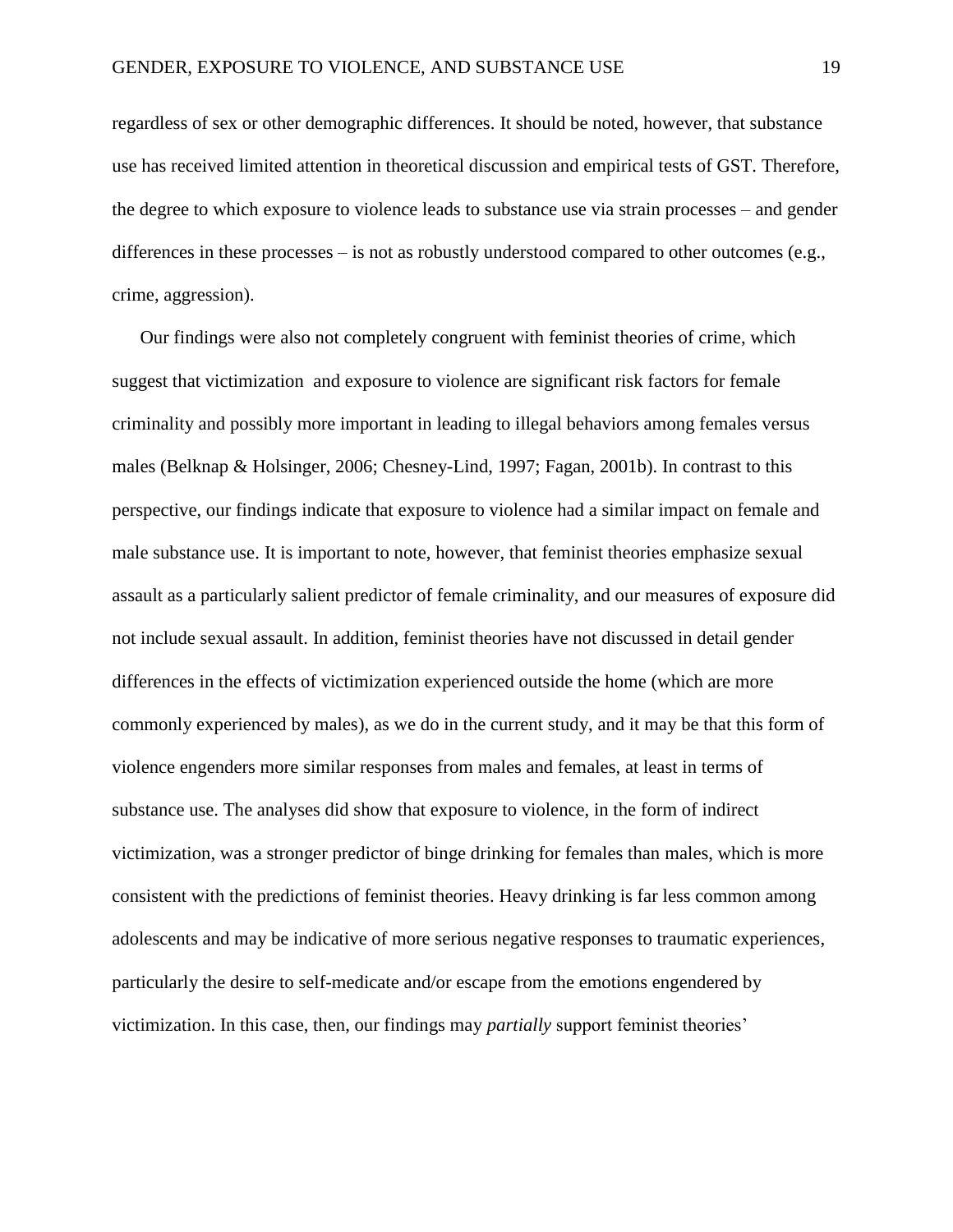expectations, as well as certain tenants from GST (i.e., that females are more likely to cope with internalizing or "escape" behaviors).

Our study thus adds to mounting evidence that exposure to violence can lead to increased substance use among adolescents and should be a call to action to ensure that victims receive assistance to help them cope with the traumas they have experienced. Counseling and other supportive services should target youth who have disclosed episodes of direct and indirect exposure to violence either via school personnel (i.e., counselors or nurses), given the high rates of exposure to violence among school-aged youth, or community-based agencies serving youth (e.g., Boys and Girls Clubs, YMCAs, etc.) who may not regularly attend school.

More universal and preventive interventions should also be delivered in order to provide all youth with services and to reach them *before* victimization or exposure to violence occurs and/or leads to substance use. Effective school-based prevention programs – such as Promoting Alternative Thinking Strategies (PATHS) [\(Greenberg, Kusche, & Mihalic, 1999\)](#page-26-8) and Life Skills Training [\(Botvin, Griffin, & Nichols, 2006\)](#page-24-13) – can be used to enhance behavioral and emotional competence among elementary and middle school-aged children by providing them with skills to cope with stress and anxiety and to recognize and respond appropriately to negative emotions. It is also important for communities to adopt strategies that will reduce youth perpetration of violence, which should, in turn, decrease the likelihood that adolescents will be victimized and/or witness victimization. Fortunately, models of school- and community-based programs that have been shown to reduce the perpetration and/or victimization of youth are available [\(Hahn et al.,](#page-26-9)  [2007;](#page-26-9) [Hawkins, Catalano, Kosterman, Abbott, & Hill, 1999;](#page-26-10) [Hawkins et al., 2011;](#page-26-11) [Sussman,](#page-28-10)  [Dent, & Stacy, 2002\)](#page-28-10). Regardless of the specific strategies employed by practitioners and community members, our findings show that services should be delivered to all youth, regardless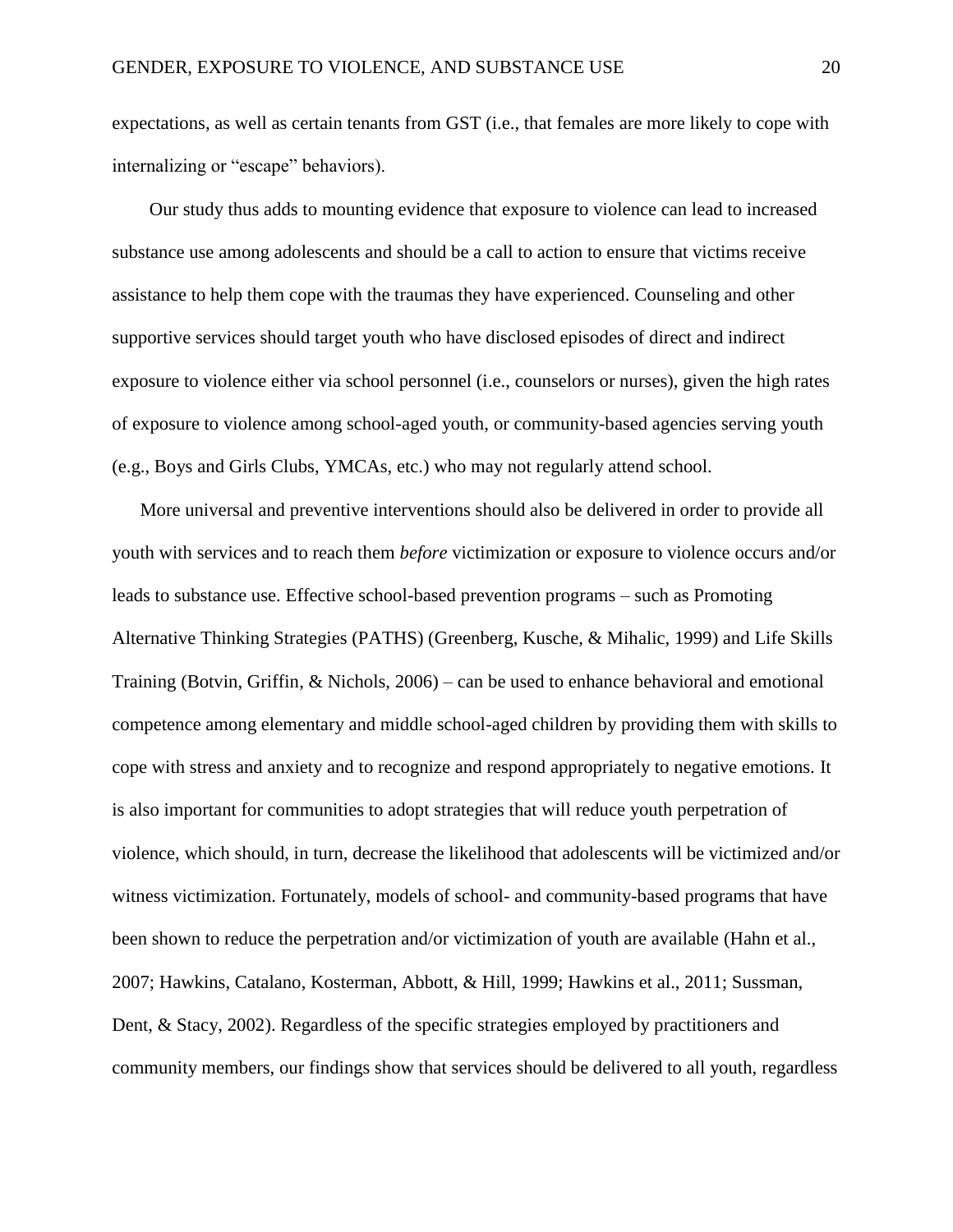of age or gender, as exposure to violence appears to be widespread and equally influential in increasing the likelihood of substance use.

While the current study has addressed an important gap in the literature linking exposure to violence and negative social behaviors, and has relevance for policy and practice, it has some limitations. First, the generalizability of this study is limited. Data were only collected in one city – Chicago – at one time period – the 1990s. Second, the PHDCN was designed to explore the development of adolescents nested within neighborhoods. We were only interested in comparing gender differences in the individual-level, longitudinal impact of exposure to violence on substance use. While our study controlled for potential neighborhood influences, additional research is needed to examine the degree to which neighborhood characteristics may be related to the relationship between exposure to violence and substance use. Third, our study only utilized dichotomous measures to assess indirect or direct exposure to violence. We did not examine how the amount or frequency of victimization impacted substance use, and it is possible that the effects of exposure would have been stronger if operationalized as a scale reflecting the number of violent experiences the youth was exposed to. Only a few studies have examined these types of relationships (operationalizing victimization and exposure to violence as a scale) (see [Sullivan](#page-28-0)  [et al., 2004;](#page-28-0) [Thompson et al., 2008\)](#page-28-4), though this research has not assessed gender differences. Thus, more research is necessary in this area. In general, while our study adds to the limited literature exploring the relationship between exposure to violence and adolescent substance use, more research is clearly needed to untangle the relationships between direct and indirect violence exposure, subsequent substance use, and gender.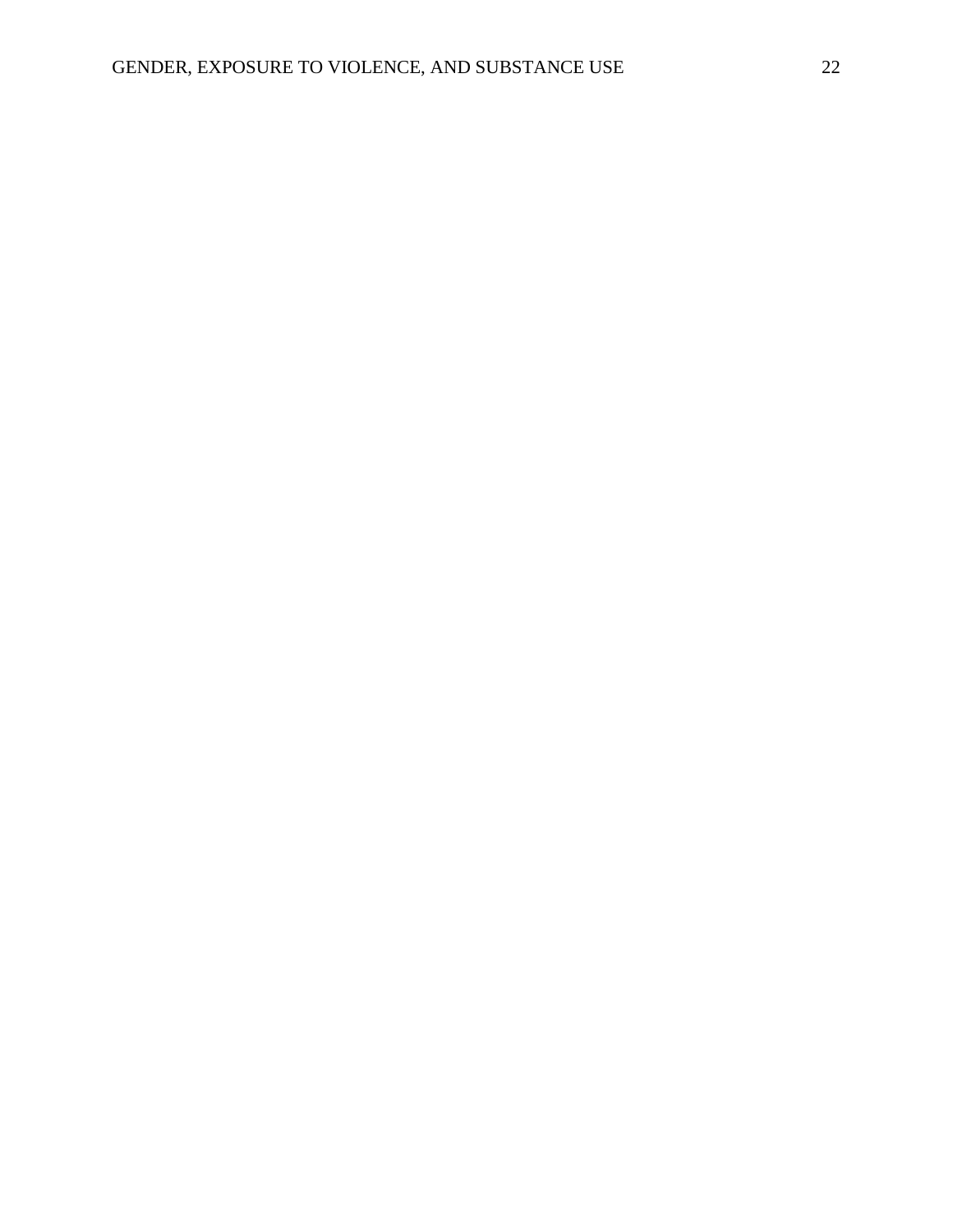#### **References**

- <span id="page-24-9"></span><span id="page-24-5"></span>Agnew, R. (1992). Foundation for a General Strain Theory of Crime and Delinquency. *Criminology, 30*, 47-88.
- <span id="page-24-12"></span>Agnew, R. (2002). Experienced, vicarious, and anticipated strain: An exploratory study on physical victimization and delinquency. *Justice Quarterly, 19*(4), 603-632.
- <span id="page-24-7"></span>Agnew, R. (2006). *Pressured into crime: An overview of general strain theory*. Cary, NC: Roxbury Publishing Company.
- <span id="page-24-11"></span>Agnew, R., & Brezina, T. (1997). Relational problems with peers, gender, and delinquency. *Youth & Society, 29*(1), 84-111.
- <span id="page-24-1"></span>Begle, A. M., Hanson, R. F., Danielson, C. K., McCart, M. R., Ruggiero, K. J., Amstadter, A. B., . . . Kilpatrick, D. (2011). Longitudinal pathways of victimization, substance use, and delinquency: Findings from the National Survey of Adolescents. *Addictive Behaviors, 36*, 682-689.
- <span id="page-24-2"></span>Belknap, J., & Holsinger, K. (2006). The gendered nature of risk factors for delinquency. *Feminist Criminology, 1*(1), 48-71.
- <span id="page-24-10"></span>Beyers, J. M., Toumbourou, J. W., Catalano, R. F., Arthur, M. W., & Hawkins, J. D. (2004). A cross-national comparison of risk and protective factors for adolescent substance use: The United States and Australia. *Journal of Adolescent Health, 35*(1), 3-16.
- <span id="page-24-4"></span>Bloom, B., Owen, B., & Covington, S. (2005). Gender-responsive strategies for women offenders: A summary of research, practice, and guiding principles for women offenders. Washington, DC: U.S. Department of Justice.
- <span id="page-24-13"></span>Botvin, G. J., Griffin, K. W., & Nichols, T. D. (2006). Preventing youth violence and delinquency through a universal school-based prevention approach. *Prevention Science, 7*, 403-408.
- <span id="page-24-8"></span>Brennan, R. T., Molnar, B. E., & Earls, F. (2007). Refining the measurement of exposure to violence (ETV) in urban youth. *Journal of Community Psychology, 35*(5), 603-618.
- <span id="page-24-6"></span>Broidy, L., & Agnew, R. (1997). Gender and Crime: A General Strain Theory Perspective. *Journal of Research in Crime and Delinquency, 34*(3), 275-306.
- <span id="page-24-3"></span>Browne, A., Miller, B., & Maguin, E. (1999). Prevalence and severity of lifetime physical and sexual victimization among incarcerated women. *International Journal of Law and Psychiatry, 22*(3-4), 301-322.
- <span id="page-24-0"></span>Buka, S. L., Stichick, T. L., Birdthistle, I., & Earls, F. (2001). Youth exposure to violence: Prevalence, risk and consequences. *American Journal of Orthopsychiatry, 71*(3), 298- 310.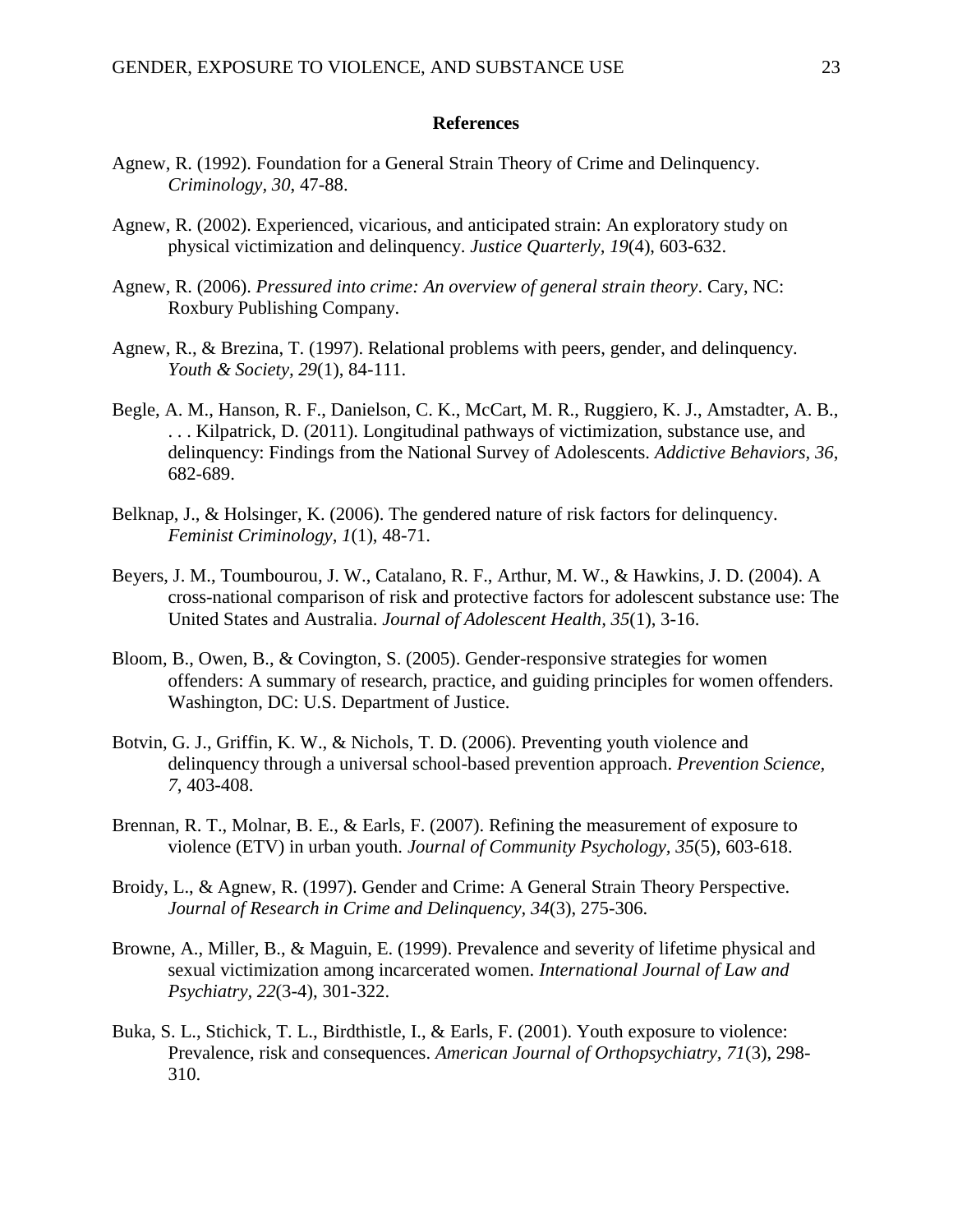- <span id="page-25-7"></span>Buss, A. H., & Plomin, R. (1975). *A temperament theory of personality development*. New York: Wiley.
- <span id="page-25-11"></span>Chassin, L., Pillow, D. R., Curran, P. J., Molina, B. S. G., & Barrera, M., Jr. (1993). Relation of parental alcoholism to early adolescent substance use: A test of three mediating mechanisms. *Journal of Abnormal Psychology, 102*(1), 3-19.
- <span id="page-25-0"></span>Chesney-Lind, M. (1997). *The Female Offender: Girls, Women and Crime*. Thousand Oaks, CA: Sage Publications.
- <span id="page-25-4"></span>Chesney-Lind, M. (2002). Criminalizing victimization: The unintended consequences of proarrest policies for girls and women. *Criminology and Public Policy, 2*(1), 81-91.
- <span id="page-25-9"></span>Cleveland, M. J., Feinberg, M. E., Bontempo, D. E., & Greenberg, M. T. (2008). The role of risk and protective factors in substance use across adolescence. *Journal of Adolescent Health, 43*(2), 157-164.
- <span id="page-25-12"></span>Clogg, C., C., Petkova, E., & Haritou, A. (1995). Statistical methods for comparing regression coefficients between models. *The American Journal of Sociology, 100*(5), 1261-1293.
- <span id="page-25-5"></span>Daly, K. (1992). Women's pathways to felony court: Feminist theories of lawbreaking and problems of representation. *Southern California Review of Law and Women's Studies, 2*, 11-52.
- <span id="page-25-2"></span>Daly, K., & Chesney-Lind, M. (1988). Feminism and Criminology. *Justice Quarterly, 5*(4), 497- 535.
- <span id="page-25-8"></span>Earls, F. J., Brooks-Gunn, J., Raudenbush, S. W., & Sampson, R. J. (2002). Project on Human Development in Chicago Neighborhoods (PHDCN): Wave 1, 1994-1997 from Ann Arbor, MI: Inter-university Consortium for Political and Social Research, Grant 93-IJ-CX-K005
- <span id="page-25-10"></span>Elliott, D. S., Huizinga, D., & Ageton, S. S. (1985). *Explaining delinquency and drug use*. Beverly Hills: Sage.
- <span id="page-25-3"></span>Fagan, A. A. (2001a). *The Cycle of Violence Expanded: Assessing the Impact of Gender and Type of Perpetrator on the Relationship Between Adolescent Violent Victimization and Adult Offending and Drug Use.* University of Colorado, Boulder, CO.
- <span id="page-25-1"></span>Fagan, A. A. (2001b). The gendered cycle of violence: Comparing the effects of child abuse and neglect on criminal offending for males and females. *Violence and Victims, 16*(4), 457- 474.
- <span id="page-25-6"></span>Fagan, A. A. (2003). The short- and long-term effects of adolescent victimization experienced within the family and community. *Violence and Victims, 18*(4), 445-458.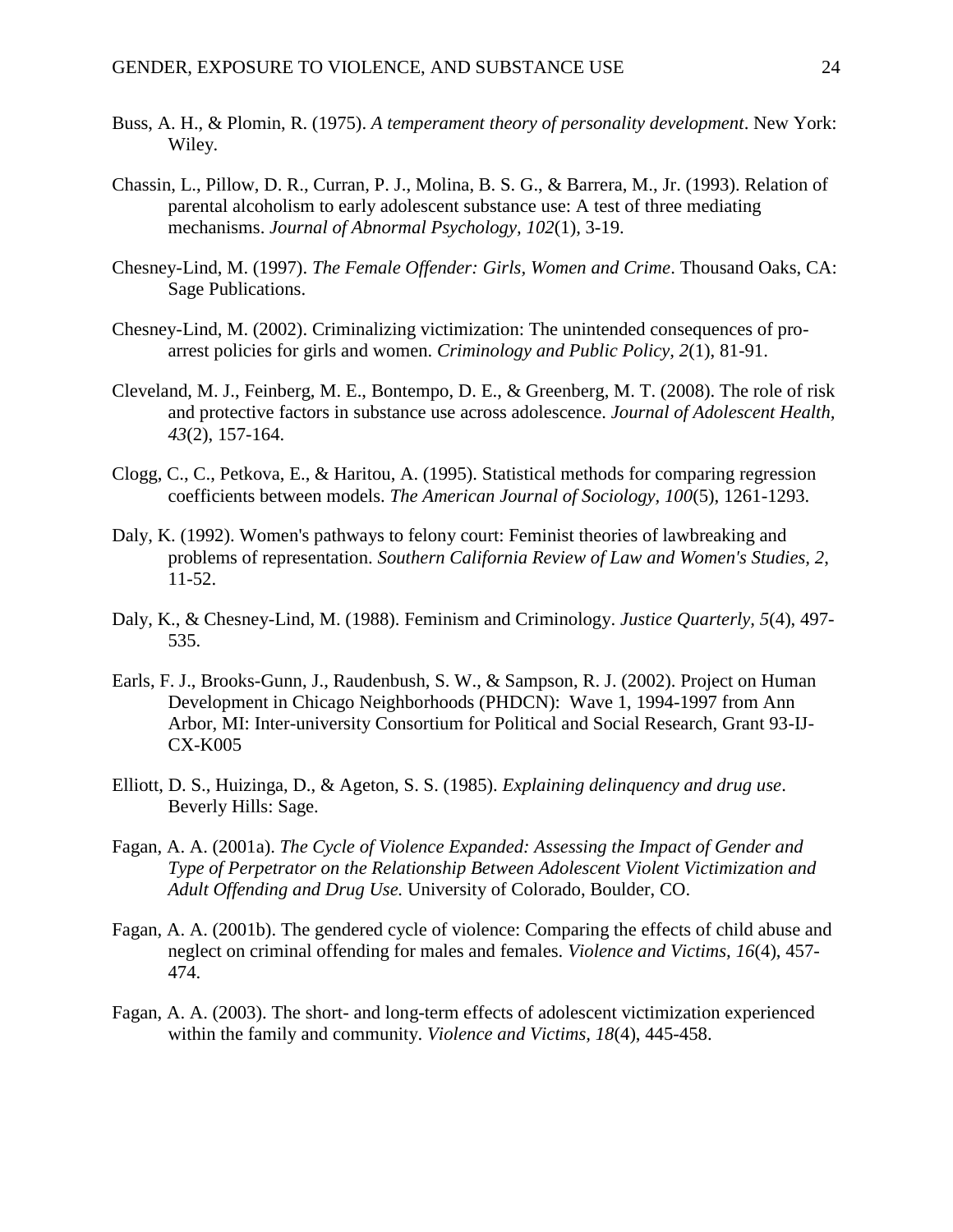- Farrell, A. D., & Sullivan, T. N. (2004). Impact of witnessing violence on growth curves for problem behaviors among early adolescents in urban and rural settings. *Journal of Community Psychology, 32*(5), 505-525.
- <span id="page-26-0"></span>Finkelhor, D., Turner, H. A., Ormond, R., Hamby, S., & Kracke, K. (2009). *Children's exposure to violence: A comprehensive national survey*. Washington, DC: US Department of Justice,.
- <span id="page-26-3"></span>Fowler, P. J., Tompsett, C. J., Braciszewski, J. M., Jacques-Tiura, A. J., & Baltes, B. B. (2009). Community violence: A meta-analysis on the effect of exposure and mental health outcomes of children and adolescents. *Development and Psychopathology, 21*, 227-259.
- <span id="page-26-7"></span>Gibbons, F. X., Gerrard, M., Vande Lune, L. S., Ashby Wills, T., Brody, G., & Conger, R. D. (2004). Context and cognitions: Environmental risk, social influence, and adolescent substance use. *Personality and Social Psychology Bulletin, 30*(8), 1048-1061.
- <span id="page-26-5"></span>Gibson, C. L., Sullivan, C. J., Jones, S., & Piquero, A. R. (2010). "Does it take a village?" Assessing neighborhood influences on children's self control. *Journal of Research in Crime and Delinquency, 47*(1), 31-62.
- <span id="page-26-1"></span>Gilfus, M. E. (1992). From victims to survivors to offenders: Women's routes of entry and immersion into street crime. *Women & Criminal Justice, 4*(1), 63-89.
- <span id="page-26-6"></span>Gottfredson, M. R., & Hirschi, T. (1990). *A general theory of crime*. Stanford: Stanford University Press.
- <span id="page-26-8"></span>Greenberg, M. T., Kusche, C., & Mihalic, S. (1999). Promoting Alternative Thinking Strategies (PATHS). In D. S. Elliott (Ed.), *Blueprints for Violence Prevention* (Vol. Book 10). Boulder, CO: Center for the Study and Prevention of Violence.
- <span id="page-26-9"></span>Hahn, R., Fugua-Whitley, D., Wethington, H., Lowy, J., Crosby, A., Fullilove, M., . . . Dahlberg, L. (2007). Effectiveness of universal school-based programs to prevent violence and aggressive behavior: A systematic review. *American Journal of Preventative Medicine, 33*(2), S114-S129.
- <span id="page-26-2"></span>Harlow, C. W. (1999). *Prior abuse reported by inmates and probationers*. Washington D.C.: U.S. Department of Justice.
- <span id="page-26-10"></span>Hawkins, J. D., Catalano, R. F., Kosterman, R., Abbott, R., & Hill, K. G. (1999). Preventing adolescent health-risk behaviors by strengthening protection during childhood. *Archives of Pediatric & Adolescent Medicine, 153*(3), 226-234.
- <span id="page-26-4"></span>Hawkins, J. D., Catalano, R. F., & Miller, J. Y. (1992). Risk and protective factors for alcohol and other drug problems in adolescence and early adulthood: Implications for substance abuse prevention. *Psychological Bulletin, 112*(1), 64-105.
- <span id="page-26-11"></span>Hawkins, J. D., Oesterle, S., Brown, E. C., Monahan, K. C., Abbott, R. D., Arthur, M. W., & Catalano, R. F. (2011). Sustained decreases in risk exposure and youth problem behaviors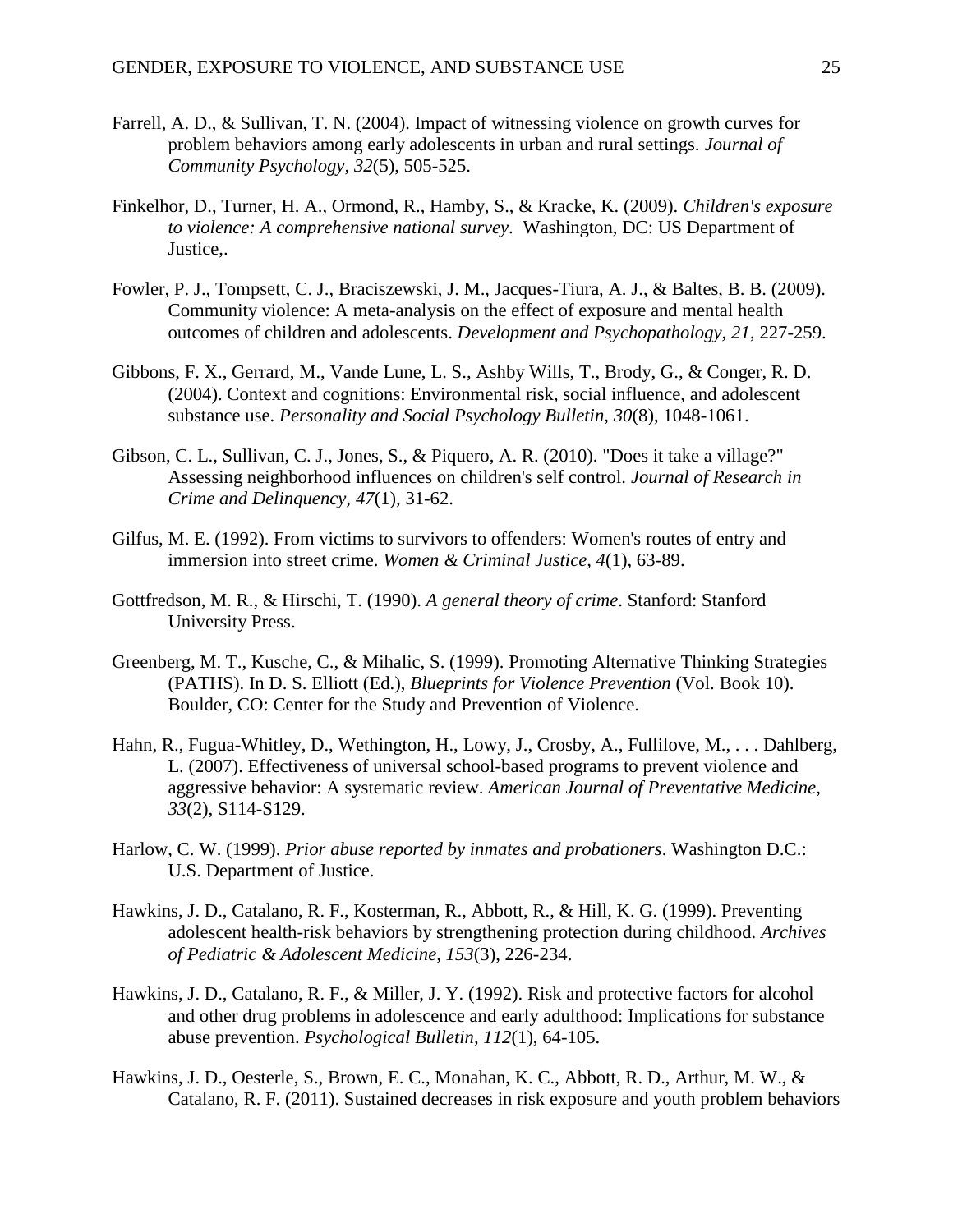<span id="page-27-11"></span>after installation of the Communities That Care prevention system in a randomized trial. *Archives of Pediatrics and Adolescent Medicine*.

- <span id="page-27-12"></span>Hoffman, J. P., & Su, S. S. (1997). The conditional effects of stress on delinquency and drug use: A strain theory assessment of sex differences. *Journal of Research in Crime and Delinquency, 34*(1), 46-78.
- <span id="page-27-0"></span>Johnston, L. D., O'Malley, P. M., Bachman, J. G., & Schulenberg, J. E. (2011). Demographic subgroup trends for various licit and illicit drugs, 1975–2010 (Monitoring the Future Occasional Paper No. 74). Ann Arbor, MI: Institute for Social Research.
- <span id="page-27-2"></span>Kaufman, J. M. (2009). Gendered responses to serious strain: The argument for a General Strain Theory of deviance. *Justice Quarterly, 26*(3), 410-444.
- <span id="page-27-1"></span>Keenan, K., & Shaw, D. (1997). Developmental and social influences on young girls' early problem behavior. *Psychological Bulletin, 121*(1), 95-113.
- <span id="page-27-6"></span>Kilpatrick, D., Acierno, R., Saunders, B., Resnick, H., Best, C. L., & Schnurr, P. P. (2000). Risk factors for adolescent substance abuse and dependence: Data from a national sample. *Journal of Consulting and Clinical Psychology, 68*(1), 19-30.
- <span id="page-27-3"></span>Kilpatrick, D., Ruggiero, K. J., Acierno, R., Saunders, B., Resnick, H., & Best, C. L. (2003). Violence and risk of PTSD, major depression, substance abuse/dependence and comorbidity: Results from the National Survey of Adolescents *Journal of Consulting and Clinical Psychology, 71*(4), 692-700.
- <span id="page-27-4"></span>Kliewer, W., & Murrelle, L. (2007). Risk and protective factors for adolescent substance use: Findings from a study in selected Central American countries. *Journal of Adolescent Health, 40*, 448-455.
- <span id="page-27-5"></span>Kliewer, W., Murrelle, L., Prom, E., Ramirez, M., Obando, P., Sandi, L., & Karenkeris, M. d. C. (2006). Violence exposure and drug use in Central American youth: Family cohesion and parental monitoring as protective factors. *Journal of Research on Adolescence, 16*(3), 455-478.
- <span id="page-27-10"></span>Kosterman, R., Hawkins, J. D., Guo, J., Catalano, R. F., & Abbott, R. D. (2000). The dynamics of alcohol and marijuana initation: Patterns and predictors of first use in adolescence. *American Journal of Public Health, 90*(3), 360-366.
- <span id="page-27-9"></span>Mazerolle, P. (1998). Gender, general strain, and delinquency. *Justice Quarterly, 15*(1), 65-91.
- <span id="page-27-7"></span>National Household Survey on Drug Abuse. (1991). National Household Survey on Drug Abuse: Population estimates. Rockville, MD: National Institute on Drug Abuse.
- <span id="page-27-8"></span>Pratt, T. C., & Cullen, F. T. (2000). The empirical status of Gottfredson and Hirschi's theory of crime: A meta-analysis. *Criminology, 38*(3), 931-964.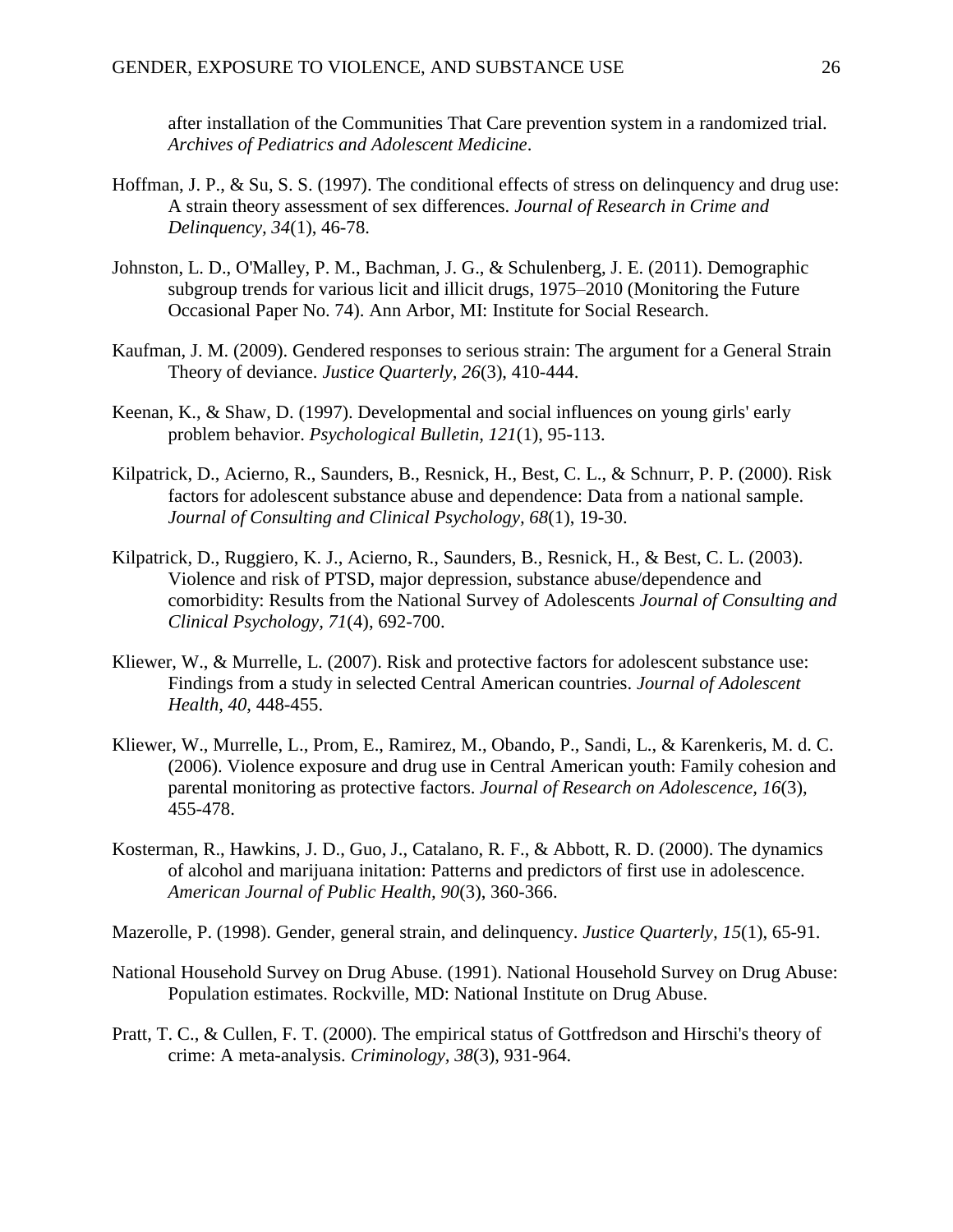- Raudenbush, S. W., & Bryk, A. S. (2002). *Hierarchical Linear Models: Applications and Data Analysis Methods* (2 ed. Vol. 1). Thousand Oaks, CA: Sage.
- <span id="page-28-2"></span>Schwab-Stone, M., Ayers, T., Kasprow, W., Voyce, C., Barone, C., Shriver, T., & Weissberg, R. (1995). No safe haven: A study of violence exposure in an urban community. *Journal of the American Academy of Child and Adolescent Psychiatry, 34*(10), 1343-1352.
- <span id="page-28-6"></span>Selnar-O'Hagan, M. B., Kindlon, D. J., Buka, S. L., Raudenbush, S. W., & Earls, F. J. (1998). Assessing exposure to violence in urban youth. *Journal of Child Psychology and Psychiatry, 39*(2), 215-224.
- <span id="page-28-9"></span>Selzer, M. L., Vinokur, A., & van Rooijen, L. (1975). A self-administered short Michigan Alcoholism Screening Test (SMAST). *Journal of Studies on Alcohol, 36*(1), 117-126.
- <span id="page-28-1"></span>Stein, B. D., Jaycox, L. H., Kataoka, S., Rhodes, H. J., & Vestal, K. D. (2003). Prevalence of child and adolescent exposure to community violence. *Clinical Child and Family Psychology Review, 6*(4), 247-264.
- <span id="page-28-0"></span>Sullivan, T. N., Kung, E. M., & Farrell, A. D. (2004). Relation between witnessing violence and drug use initiation among rural adolescents: Parental monitoring and family support as protective factors. *Journal of Clinical Child and Adolescent Psychology, 33*(3), 488-498.
- <span id="page-28-10"></span>Sussman, S., Dent, C. W., & Stacy, A. W. (2002). Project Towards No Drug Abuse: A review of the findings and future directions *American Journal of Health Behavior, 26*(5), 354-365.
- <span id="page-28-5"></span>Taylor, K. W., & Kliewer, W. (2006). Violence exposure and early adolescent alcohol use: An exploratory study of family risk and protective factors. *Journal of Child and Family Studies, 15*(2), 207-221.
- <span id="page-28-4"></span>Thompson, M. P., Sims, L., Kingree, J. B., & Windle, M. (2008). Longitudinal associations between problem alcohol use and violent victimization in a national sample of adolescents. *Journal of Adolescent Health, 42*, 21-27.
- <span id="page-28-8"></span>Windle, M., Spear, L. P., Fuligni, A. J., Angold, A., Brown, J. D., Pine, D., . . . Dahl, R. E. (2009a). Transitions into underage and problem drinking: Summary of developmental processes and mechanisms: Ages 10-15. *Alcohol Research & Health, 32*(1), 30-40.
- <span id="page-28-7"></span>Windle, M., Spear, L. P., Fuligni, A. J., Angold, A., Brown, J. D., Pine, D., . . . Dahl, R. E. (2009b). Transitions into underage and problem drinking: Summary of developmental processes and mechanisms: Ages 10–15. *Alcohol Research and Health, 32*(1), 30-40.
- <span id="page-28-3"></span>Zinzow, H. M., Ruggiero, K. J., Hanson, R., Smith, D., Saunders, B. E., & Kilpatrick, D. (2009). Witnessed community and parental violence in relation to substance use and delinquency in a national sample of adolescents. *Journal of Traumatic Stress, 22*(6), 525-533.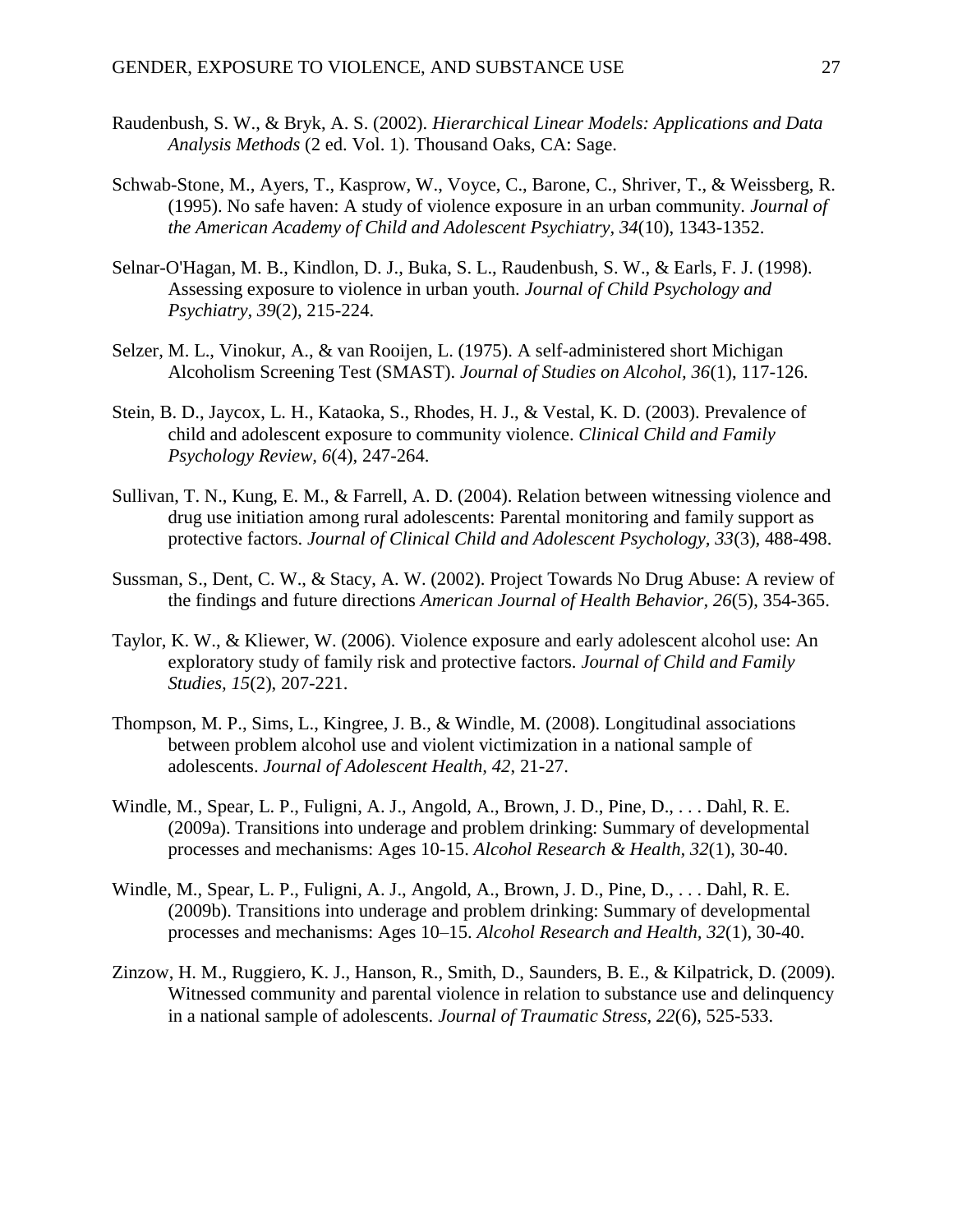|  |  |  |  |  | Table 1. Sample Means and Standard Deviations <sup>a</sup> |  |
|--|--|--|--|--|------------------------------------------------------------|--|
|--|--|--|--|--|------------------------------------------------------------|--|

| I able 1. Sample Means and Standard Deviations |        | Males     |        | Females   |                |
|------------------------------------------------|--------|-----------|--------|-----------|----------------|
|                                                | Mean   | <b>SD</b> | Mean   | <b>SD</b> |                |
| <b>Outcomes</b>                                |        |           |        |           |                |
| Wave 3 alcohol use**                           | 1.27   | 1.94      | 1.00   | 1.59      | $0 - 8$        |
| Wave 3 binge drinking**                        | .40    | 1.06      | .16    | .63       | $0 - 5$        |
| Wave 3 marijuana use <sup>*</sup>              | .88    | 2.04      | .56    | 1.58      | $0 - 8$        |
| <b>Independent variables</b>                   |        |           |        |           |                |
| Any indirect exposure to violence**            | .66    | .48       | .55    | .50       | $0 - 1$        |
| Saw someone get chased**                       | .44    | .50       | .31    | .46       | $0-1$          |
| Saw someone get hit more than 1 time**         | .47    | .50       | .39    | .49       | $0-1$          |
| Saw someone get attacked with a weapon**       | .22    | .42       | .15    | .36       | $0 - 1$        |
| Saw someone get shot                           | .09    | .28       | .07    | .26       | $0-1$          |
| Saw someone get shot at                        | .13    | .33       | .10    | .30       | $0 - 1$        |
| Saw someone get threatened <sup>*</sup>        | .24    | .43       | .20    | .40       | $0 - 1$        |
| Any direct exposure to violence**              | .32    | .47       | .23    | .42       | $0 - 1$        |
| Been chased**                                  | .15    | .36       | .06    | .25       | $0 - 1$        |
| Been hit                                       | .18    | .38       | .15    | .36       | $0 - 1$        |
| Been attacked with a weapon**                  | .05    | .21       | .02    | .14       | $0 - 1$        |
| Been shot*                                     | .01    | .07       | .00    | .00       | $0 - 1$        |
| Been shot at**                                 | .04    | .20       | .02    | .13       | $0 - 1$        |
| Been threatened                                | .10    | .30       | .08    | .27       | $0 - 1$        |
| <b>Control variables</b>                       |        |           |        |           |                |
| Age (at wave $2)$ <sup>*</sup>                 | 13.79  | 2.51      | 14.05  | 2.46      | 9.11-19.89     |
| Household salary                               | 4.87   | 2.51      | 4.64   | 2.48      | $1 - 11$       |
| African American                               | .32    | .47       | .37    | .48       | $0 - 1$        |
| Hispanic                                       | .47    | .50       | .45    | .50       | $0 - 1$        |
| Caucasian                                      | .16    | .37       | .15    | .36       | $0 - 1$        |
| Other race/ethnicity                           | .05    | .21       | .03    | .18       | $0 - 1$        |
| Low self-control**                             | .09    | .97       | $-.09$ | .97       | $-2.52 - 3.40$ |
| Availability of drugs                          | $-.08$ | 1.00      | .01    | .99       | $-1.35 - 1.60$ |
| Peer substance use                             | $-.06$ | .98       | $-.01$ | .98       | $-.86-2.99$    |
| Parent problem drinker                         | .12    | .32       | .12    | .33       | $0 - 1$        |
| Curfew                                         | 2.86   | .46       | 2.85   | .49       | $0 - 3$        |
| Prior alcohol use                              | .21    | .41       | .22    | .41       | $0 - 1$        |
| Prior binge drinking                           | .05    | .23       | .04    | .21       | $0 - 1$        |
| Prior marijuana use                            | .10    | .30       | .10    | .30       | $0 - 1$        |

<sup>a</sup> Based on 796 males and 819 females

\*\*  $p \le 0.01$  \*\*  $p \le 0.05$  reflects significance levels based on t-tests assessing differences in the means between sexes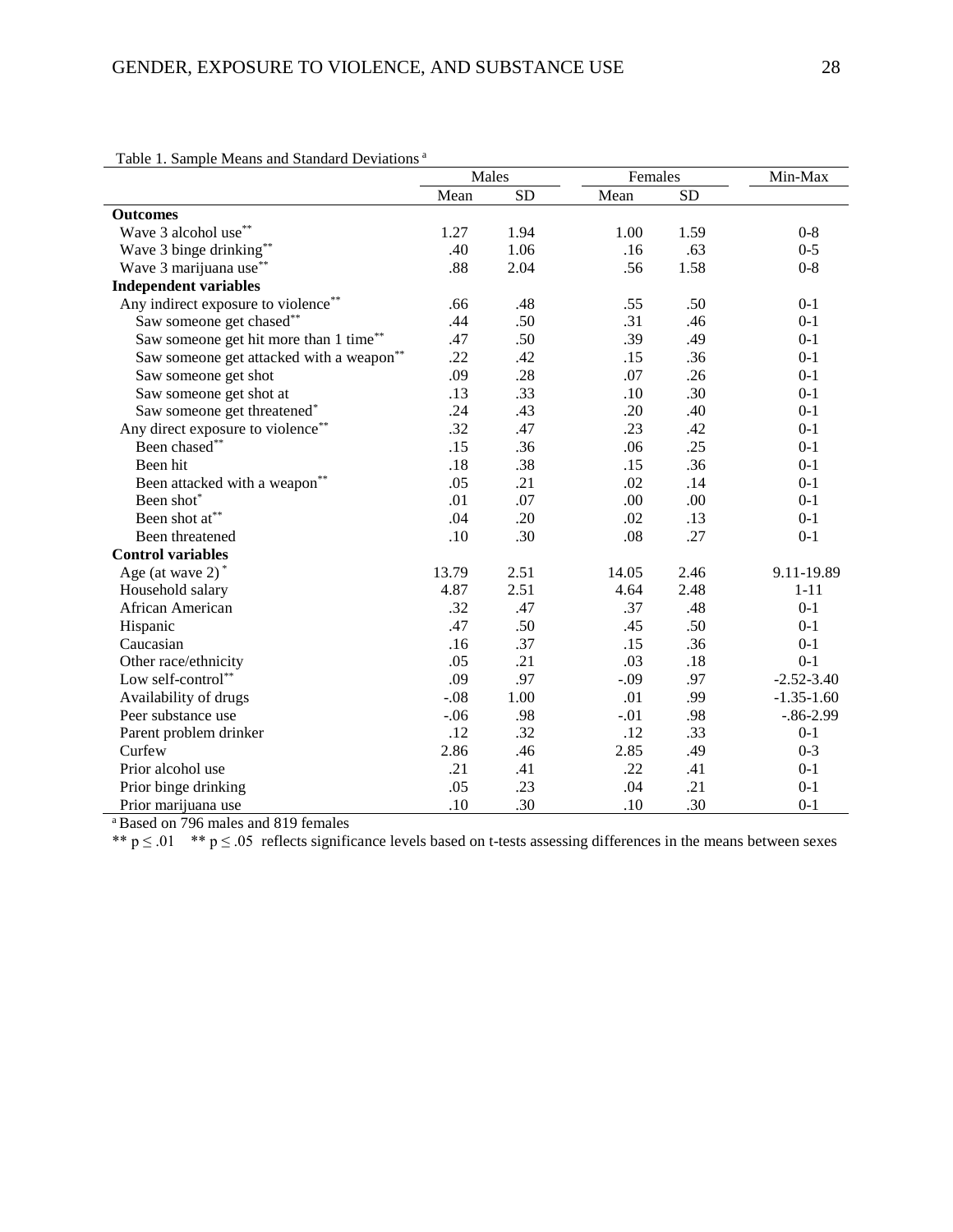|                              |                | Males          |          |                  | Females   |           |  |
|------------------------------|----------------|----------------|----------|------------------|-----------|-----------|--|
|                              | Model 1        | Model 2        | Model 3  | Model 1          | Model 2   | Model 3   |  |
| Intercept                    | $.15*$         | $-.16*$        | $-.15$   | $-.06$           | $-.30**$  | $-.35***$ |  |
|                              | (.06)          | (.07)          | (.08)    | (.07)            | (.08)     | (.09)     |  |
| <b>Independent variables</b> |                |                |          |                  |           |           |  |
| Indirect exposure            | $.92***$       | $.48***$       | .21      | $.81^{\ast\ast}$ | $.53***$  | $.31***$  |  |
|                              | (.13)          | (.11)          | (.12)    | (.10)            | (.09)     | (.11)     |  |
| <b>Control variables</b>     |                |                |          |                  |           |           |  |
| Age                          | --             | $.36***$       | $.19***$ | --               | $.30**$   | $.18***$  |  |
|                              |                | (.02)          | (.02)    |                  | (.02)     | (.03)     |  |
| Household salary             | --             | .04            | .01      | --               | $.04*$    | $.05*$    |  |
|                              |                | (.02)          | (.02)    |                  | (.02)     | (.02)     |  |
| African American             | $-$            | $-.09$         | $-.12$   | $-$              | $-.55***$ | $-.44*$   |  |
|                              |                | (.23)          | (.25)    |                  | (.20)     | (.22)     |  |
| Hispanic                     | --             | .18            | .18      | --               | $-.40*$   | $-.23$    |  |
|                              |                | (.19)          | (.24)    |                  | (.16)     | (.21)     |  |
| Other race/ethnicity         | --             | $-.20$         | $-.27$   | --               | $-.56*$   | $-.69***$ |  |
|                              |                | (.33)          | (.48)    |                  | (.27)     | (.23)     |  |
| Low self-control             |                | --             | $-.09*$  | --               | --        | .02       |  |
|                              |                |                | (.04)    |                  |           | (.06)     |  |
| Availability of drugs        | --             | $\frac{1}{2}$  | $.32***$ |                  | $-$       | $-.005$   |  |
|                              |                |                | (.07)    |                  |           | (.07)     |  |
| Peer substance use           | --             | --             | $.16***$ | --               | --        | $.27***$  |  |
|                              |                |                | (.06)    |                  |           | (.07)     |  |
| Parent problem drinker       | --             | --             | .09      | --               | --        | .13       |  |
|                              |                |                | (.14)    |                  |           | (.14)     |  |
| Curfew                       | --             | --             | .07      | --               | --        | $-.03$    |  |
|                              |                |                | (.09)    |                  |           | (.08)     |  |
| Prior alcohol use            | $\overline{a}$ | $\overline{a}$ | $.40**$  | $-$              | $-$       | $.47***$  |  |
|                              |                |                | (.12)    |                  |           | (.14)     |  |
| $\chi^2$                     | 101.41         | 184.15         | 216.23   | 126.67           | 177.62    | 159.93    |  |

Table 2. Fixed Effect Poisson Models of the Influence of Indirect Exposure to Violence on Wave 3 Frequency of Alcohol Use (Standard Errors in Parentheses)<sup>a</sup>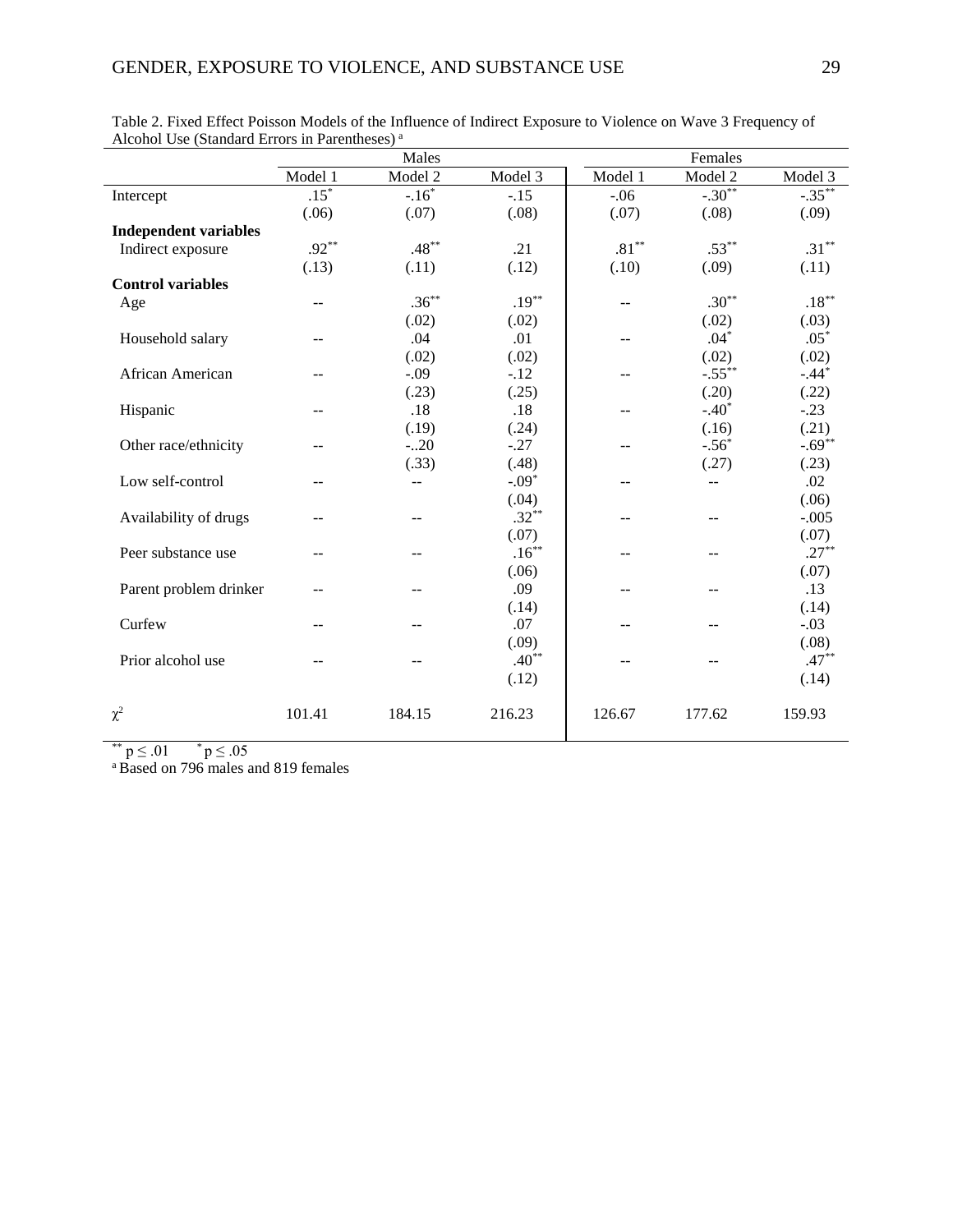|                              |               | Males     |           | Females           |                  |           |  |
|------------------------------|---------------|-----------|-----------|-------------------|------------------|-----------|--|
|                              | Model 1       | Model 2   | Model 3   | Model 1           | Model 2          | Model 3   |  |
| Intercept                    | $-1.08**$     | $-1.47**$ | $-1.42**$ | $-1.92**$         | $-2.21$ **       | $-2.44**$ |  |
|                              | (.11)         | (.14)     | (.15)     | (.16)             | (.19)            | (.20)     |  |
| <b>Independent variables</b> |               |           |           |                   |                  |           |  |
| Indirect exposure            | $1.27***$     | $.71***$  | .05       | $1.02^{\ast\ast}$ | $.81^{\ast\ast}$ | $.55*$    |  |
|                              | (.25)         | (.17)     | (.17)     | (.26)             | (.23)            | (.23)     |  |
| <b>Control variables</b>     |               |           |           |                   |                  |           |  |
| Age                          | --            | $.45***$  | $.23***$  |                   | $.31***$         | .07       |  |
|                              |               | (.03)     | (.04)     |                   | (.05)            | (.06)     |  |
| Household salary             | $\frac{1}{2}$ | $.13***$  | .05       | $- -$             | $.15***$         | $.22***$  |  |
|                              |               | (.03)     | (.03)     |                   | (.04)            | (.05)     |  |
| African American             | --            | .52       | .53       | --                | $-.30$           | $-1.32*$  |  |
|                              |               | (.27)     | (.37)     |                   | (.49)            | (.54)     |  |
| Hispanic                     |               | $.85***$  | $1.12***$ | --                | $-.34$           | $-.22$    |  |
|                              |               | (.25)     | (.39)     |                   | (.35)            | (.37)     |  |
| Other race/ethnicity         |               | $.66*$    | $.87*$    | --                | $-.08$           | $-.66$    |  |
|                              |               | (.32)     | (.45)     |                   | (.42)            | (.39)     |  |
| Low self-control             |               | --        | .07       |                   | --               | .13       |  |
|                              |               |           | (.08)     |                   |                  | (.15)     |  |
| Availability of drugs        | --            | $-$       | $.40***$  | --                | $-$              | .02       |  |
|                              |               |           | (.13)     |                   |                  | (.17)     |  |
| Peer substance use           | --            | $-$       | $.27*$    | --                | --               | $.50**$   |  |
|                              |               |           | (.12)     |                   |                  | (.16)     |  |
| Parent problem drinker       |               | --        | .17       | --                |                  | $-.04$    |  |
|                              |               |           | (.23)     |                   |                  | (.53)     |  |
| Curfew                       |               |           | .11       | --                |                  | .09       |  |
|                              |               |           | (.12)     |                   |                  | (.21)     |  |
| Prior binge drinking         |               |           | $.62*$    | $-$               | $\overline{a}$   | $1.96***$ |  |
|                              |               |           | (.26)     |                   |                  | (.26)     |  |
| $\chi^2$                     | 145.29        | 256.21    | 267.37    | 119.62            | 175.56           | 292.71    |  |
|                              |               |           |           |                   |                  |           |  |

Table 3. Fixed Effect Poisson Models of the Influence of Indirect Exposure to Violence on Wave 3 Frequency of Binge Drinking (Standard Errors in Parentheses)<sup>a</sup>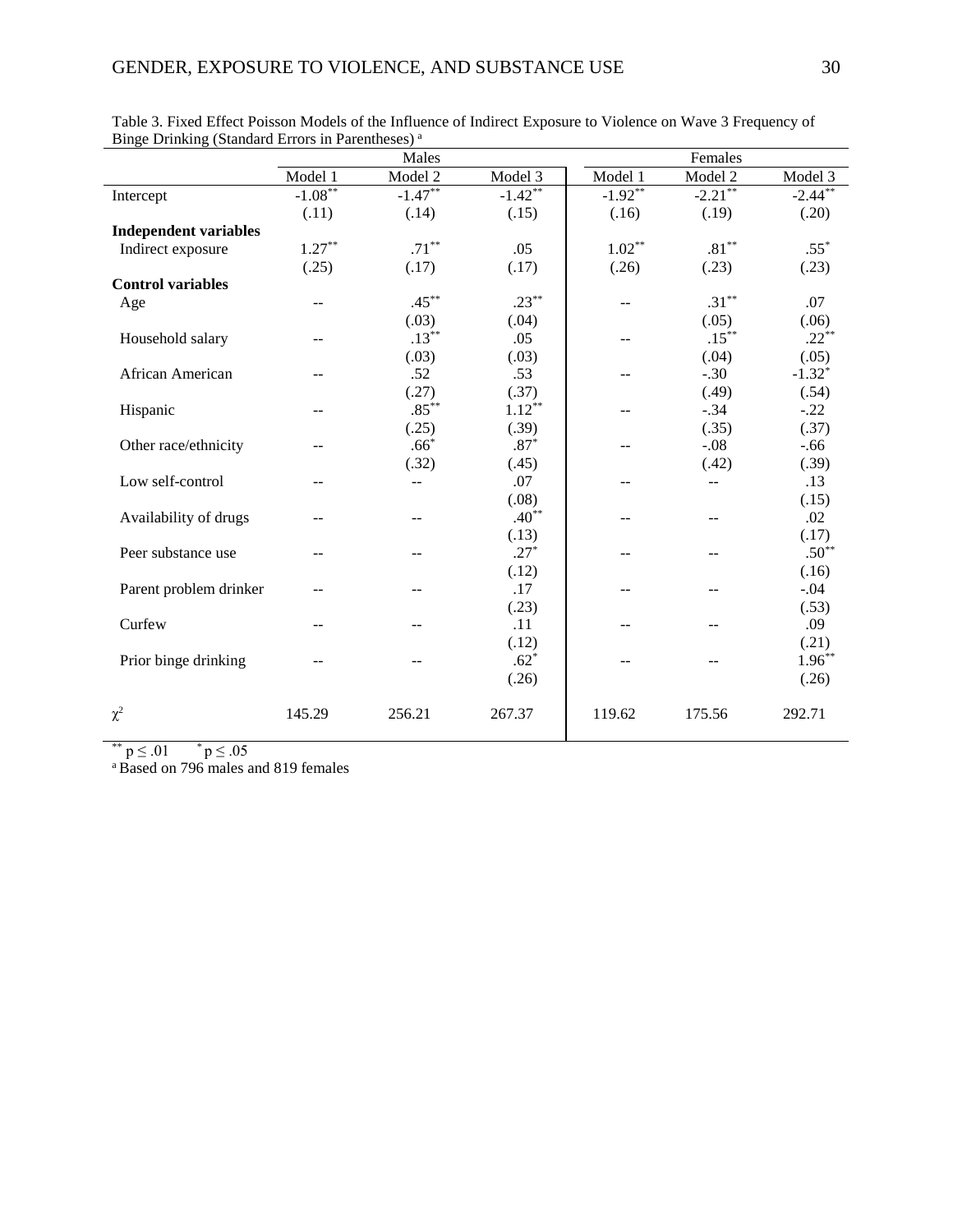|                              |               | Males     |           |           | Females        |            |  |  |
|------------------------------|---------------|-----------|-----------|-----------|----------------|------------|--|--|
|                              | Model 1       | Model 2   | Model 3   | Model 1   | Model 2        | Model 3    |  |  |
| Intercept                    | $-.30**$      | $-.48***$ | $-.43***$ | $-72**$   | $-1.08***$     | $-1.25***$ |  |  |
|                              | (.10)         | (.11)     | (.12)     | (.11)     | (.12)          | (.16)      |  |  |
| <b>Independent variables</b> |               |           |           |           |                |            |  |  |
| Indirect exposure            | $1.37***$     | $1.05***$ | $.57***$  | $1.16***$ | $.91***$       | $.47*$     |  |  |
|                              | (.18)         | (.19)     | (.22)     | (.19)     | (.21)          | (.24)      |  |  |
| <b>Control variables</b>     |               |           |           |           |                |            |  |  |
| Age                          | --            | $.27***$  | $.13***$  |           | $.37***$       | .02        |  |  |
|                              |               | (.03)     | (.05)     |           | (.03)          | (.06)      |  |  |
| Household salary             | $\frac{1}{2}$ | .03       | $-.01$    | $- -$     | .03            | .01        |  |  |
|                              |               | (.03)     | (.03)     |           | (.03)          | (.03)      |  |  |
| African American             | --            | .16       | $-.41$    | --        | $-.05$         | $-.09$     |  |  |
|                              |               | (.30)     | (.40)     |           | (.27)          | (.29)      |  |  |
| Hispanic                     | --            | $-.05$    | $-.37$    | --        | $-.75***$      | $-.25$     |  |  |
|                              |               | (.24)     | (.41)     |           | (.19)          | (.22)      |  |  |
| Other race/ethnicity         |               | $-.36$    | $-.58$    | --        | .59            | .76        |  |  |
|                              |               | (.40)     | (.43)     |           | (.47)          | (.48)      |  |  |
| Low self-control             |               | --        | $.19*$    |           | --             | $.35***$   |  |  |
|                              |               |           | (.08)     |           |                | (.08)      |  |  |
| Availability of drugs        | --            | $-$       | .19       | --        | $-$            | $.46***$   |  |  |
|                              |               |           | (.11)     |           |                | (.16)      |  |  |
| Peer substance use           | --            | $-$       | $.29*$    | --        | --             | $.25*$     |  |  |
|                              |               |           | (.11)     |           |                | (.12)      |  |  |
| Parent problem drinker       | --            | --        | $-.20$    | --        |                | .37        |  |  |
|                              |               |           | (.22)     |           |                | (.25)      |  |  |
| Curfew                       | $-$           | $-$       | .20       | --        |                | $-.24*$    |  |  |
|                              |               |           | (.12)     |           |                | (.12)      |  |  |
| Prior marijuana use          |               |           | .38       | $-$       | $\overline{a}$ | $1.39***$  |  |  |
|                              |               |           | (.21)     |           |                | (.26)      |  |  |
| $\chi^2$                     | 126.40        | 163.46    | 165.13    | 112.06    | 180.21         | 286.68     |  |  |

Table 4. Fixed Effect Poisson Models of the Influence of Indirect Exposure to Violence on Wave 3 Frequency of Marijuana Use (Standard Errors in Parentheses)<sup>a</sup>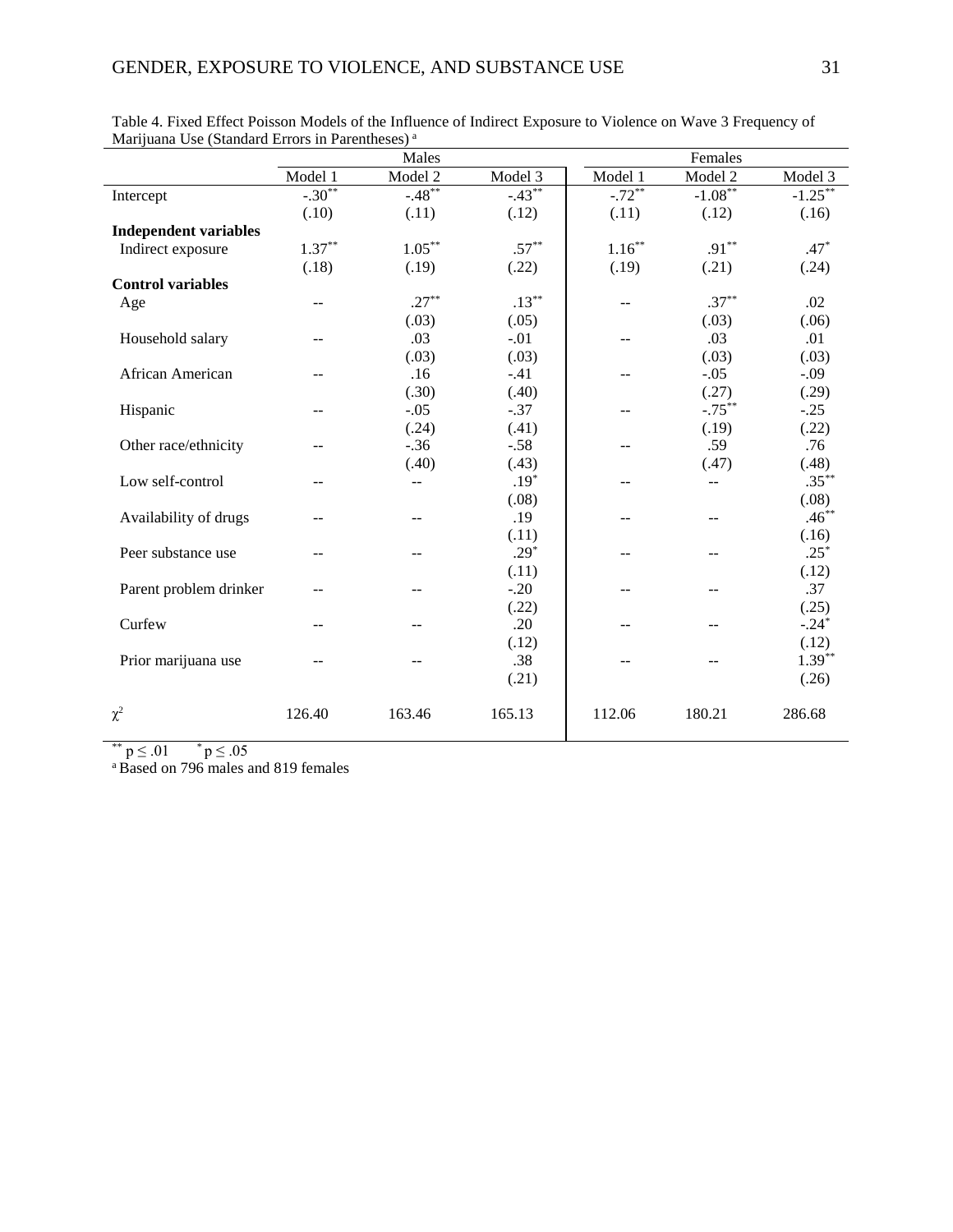|                              | Males   |                    |          | Females  |           |           |  |
|------------------------------|---------|--------------------|----------|----------|-----------|-----------|--|
|                              | Model 1 | Model 2            | Model 3  | Model 1  | Model 2   | Model 3   |  |
| Intercept                    | $.20**$ | $-16$ <sup>*</sup> | $-16$    | $-.03$   | $-.28***$ | $-.34***$ |  |
|                              | (.06)   | (.07)              | (.09)    | (.07)    | (.08)     | (.09)     |  |
| <b>Independent variables</b> |         |                    |          |          |           |           |  |
| Direct exposure              | $.50**$ | $.26***$           | .13      | $.54***$ | $.31***$  | .11       |  |
|                              | (.11)   | (.10)              | (.09)    | (.10)    | (.08)     | (.11)     |  |
| <b>Control variables</b>     |         |                    |          |          |           |           |  |
| Age                          | --      | $.38***$           | $.19***$ | --       | $.31***$  | $.19***$  |  |
|                              |         | (.02)              | (.03)    |          | (.02)     | (.03)     |  |
| Household salary             | $-$     | $.04*$             | .01      | --       | .04       | $.05*$    |  |
|                              |         | (.02)              | (.02)    |          | (.02)     | (.02)     |  |
| African American             | --      | $-.11$             | $-.13$   | --       | $-.48*$   | $-.36$    |  |
|                              |         | (.24)              | (.25)    |          | (.20)     | (.22)     |  |
| Hispanic                     |         | .13                | .16      | --       | $-.36*$   | $-.18$    |  |
|                              |         | (.18)              | (.24)    |          | (.16)     | (.20)     |  |
| Other race/ethnicity         |         | $-.18$             | $-.24$   | --       | $-.54$    | $-.59*$   |  |
|                              |         | (.35)              | (.49)    |          | (.30)     | (.23)     |  |
| Low self-control             | --      | --                 | $-.07$   |          | $-$       | .01       |  |
|                              |         |                    | (.04)    |          |           | (.06)     |  |
| Availability of drugs        | --      | --                 | $.34***$ | --       | $-$       | $-.0001$  |  |
|                              |         |                    | (.07)    |          |           | (.08)     |  |
| Peer substance use           | --      | $\frac{1}{2}$      | $.16***$ | $-$      | $-$       | $.29***$  |  |
|                              |         |                    | (.05)    |          |           | (.07)     |  |
| Parent problem drinker       |         | --                 | .09      | --       | $-$       | .15       |  |
|                              |         |                    | (.14)    |          |           | (.14)     |  |
| Curfew                       | --      | $\frac{1}{2}$      | .07      | $-$      | $-$       | $-.02$    |  |
|                              |         |                    | (.09)    |          |           | (.08)     |  |
| Prior alcohol use            | --      | --                 | $.41***$ |          | --        | $.50**$   |  |
|                              |         |                    | (.12)    |          |           | (.14)     |  |
| $\chi^2$                     | 90.77   | 174.52             | 214.45   | 119.05   | 173.44    | 154.40    |  |
|                              |         |                    |          |          |           |           |  |

| Table 5. Fixed Effect Poisson Models of the Influence of Direct Exposure to Violence on Wave 3 Frequency of |  |  |
|-------------------------------------------------------------------------------------------------------------|--|--|
| Alcohol Use (Standard Errors in Parentheses) <sup>a</sup>                                                   |  |  |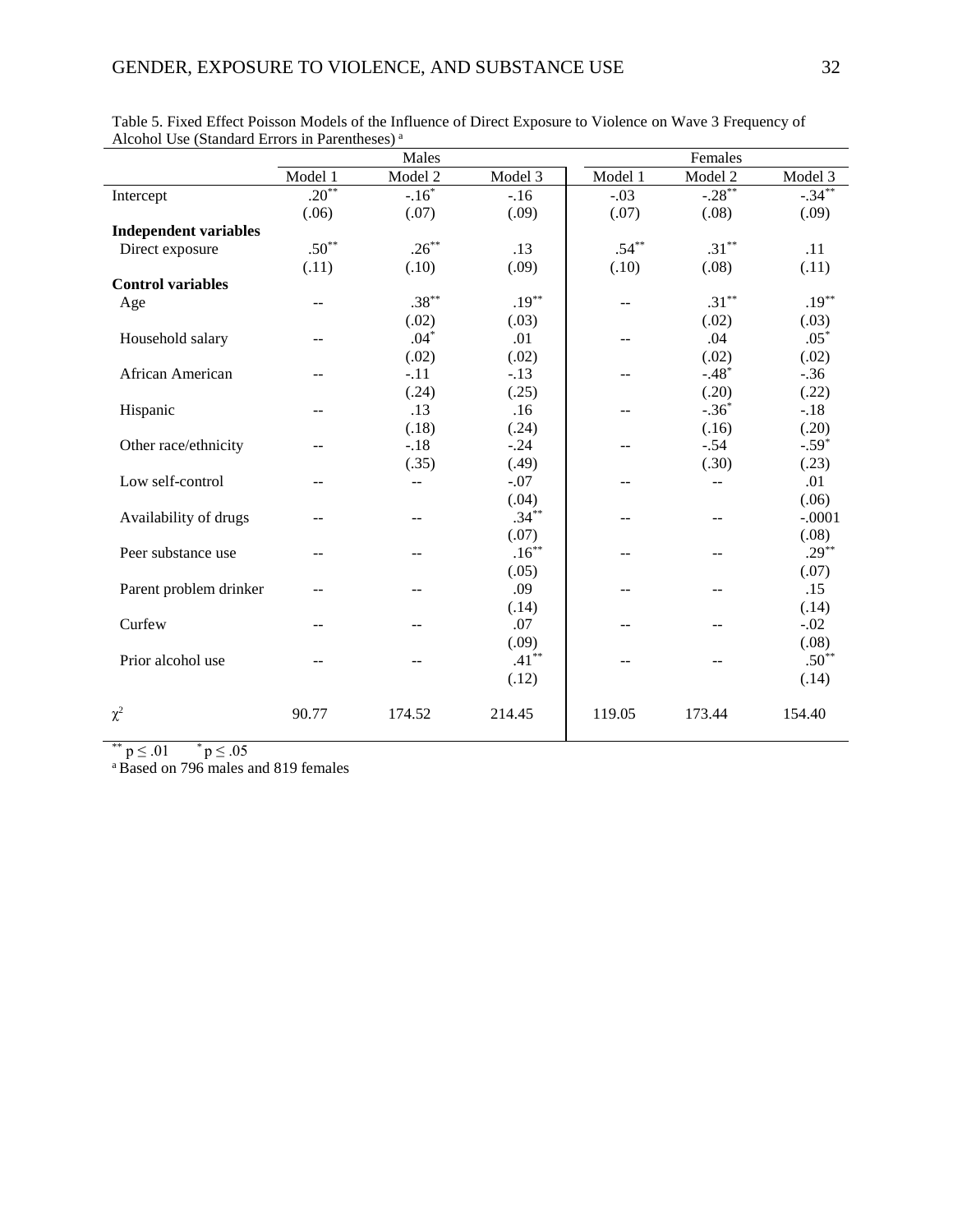|                              | Males                    |           |                   | Females           |           |            |  |
|------------------------------|--------------------------|-----------|-------------------|-------------------|-----------|------------|--|
|                              | Model 1                  | Model 2   | Model 3           | Model 1           | Model 2   | Model 3    |  |
| Intercept                    | $-0.995***$              | $-1.47**$ | $-1.42**$         | $-1.94**$         | $-2.22**$ | $-2.44***$ |  |
|                              | (.10)                    | (.14)     | (.15)             | (.15)             | (.18)     | (.21)      |  |
| <b>Independent variables</b> |                          |           |                   |                   |           |            |  |
| Direct exposure              | $.64***$                 | $.36***$  | .11               | $1.12^{\ast\ast}$ | $.92***$  | $.58*$     |  |
|                              | (.16)                    | (.14)     | (.16)             | (.25)             | (.24)     | (.29)      |  |
| <b>Control variables</b>     |                          |           |                   |                   |           |            |  |
| Age                          | $-$                      | $.47***$  | $.24***$          |                   | $.30***$  | .08        |  |
|                              |                          | (.03)     | (.04)             |                   | (.06)     | (.06)      |  |
| Household salary             | $\sim$ $\sim$            | $.12***$  | .05               | $-$               | $.14***$  | $.20**$    |  |
|                              |                          | (.03)     | (.03)             |                   | (.04)     | (.05)      |  |
| African American             | $\frac{1}{2}$            | .51       | .51               | --                | $-.33$    | $-1.19*$   |  |
|                              |                          | (.27)     | (.37)             |                   | (.55)     | (.49)      |  |
| Hispanic                     | $\overline{\phantom{a}}$ | $.83***$  | $1.11^{\ast\ast}$ | --                | $-.38$    | $-.25$     |  |
|                              |                          | (.24)     | (.38)             |                   | (.33)     | (.35)      |  |
| Other race/ethnicity         |                          | $.80*$    | .89               |                   | $-.11$    | $-.42$     |  |
|                              |                          | (.37)     | (.46)             |                   | (.45)     | (.34)      |  |
| Low self-control             | --                       | $-$       | .07               | --                | $-$       | .09        |  |
|                              |                          |           | (.08)             |                   |           | (.16)      |  |
| Availability of drugs        | --                       |           | $.40**$           |                   | $-$       | $-.01$     |  |
|                              |                          |           | (.13)             |                   |           | (.17)      |  |
| Peer substance use           | $\overline{a}$           | --        | $.26*$            | --                | $-$       | $.58***$   |  |
|                              |                          |           | (.12)             |                   |           | (.15)      |  |
| Parent problem drinker       |                          |           | .21               |                   |           | $-.06$     |  |
|                              |                          |           | (.24)             |                   |           | (.57)      |  |
| Curfew                       | $-$                      | --        | .11               | --                | --        | .14        |  |
|                              |                          |           | (.11)             |                   |           | (.22)      |  |
| Prior binge drinking         |                          |           | $.61*$            |                   |           | $1.80**$   |  |
|                              |                          |           | (.26)             |                   |           | (.26)      |  |
| $\chi^2$                     | 128.49                   | 238.52    | 271.56            | 121.74            | 161.76    | 275.96     |  |

Table 6. Fixed Effect Poisson Models of the Influence of Direct Exposure to Violence on Wave 3 Frequency of Binge Drinking (Standard Errors in Parentheses)<sup>a</sup>

\*\*  $p \le 0.01$  \*  $p \le 0.05$ 

<sup>a</sup> Based on 796 males and 819 females

b Difference in the effect of direct exposure between males and females is significant at  $p \le 0.05$  (Models 2)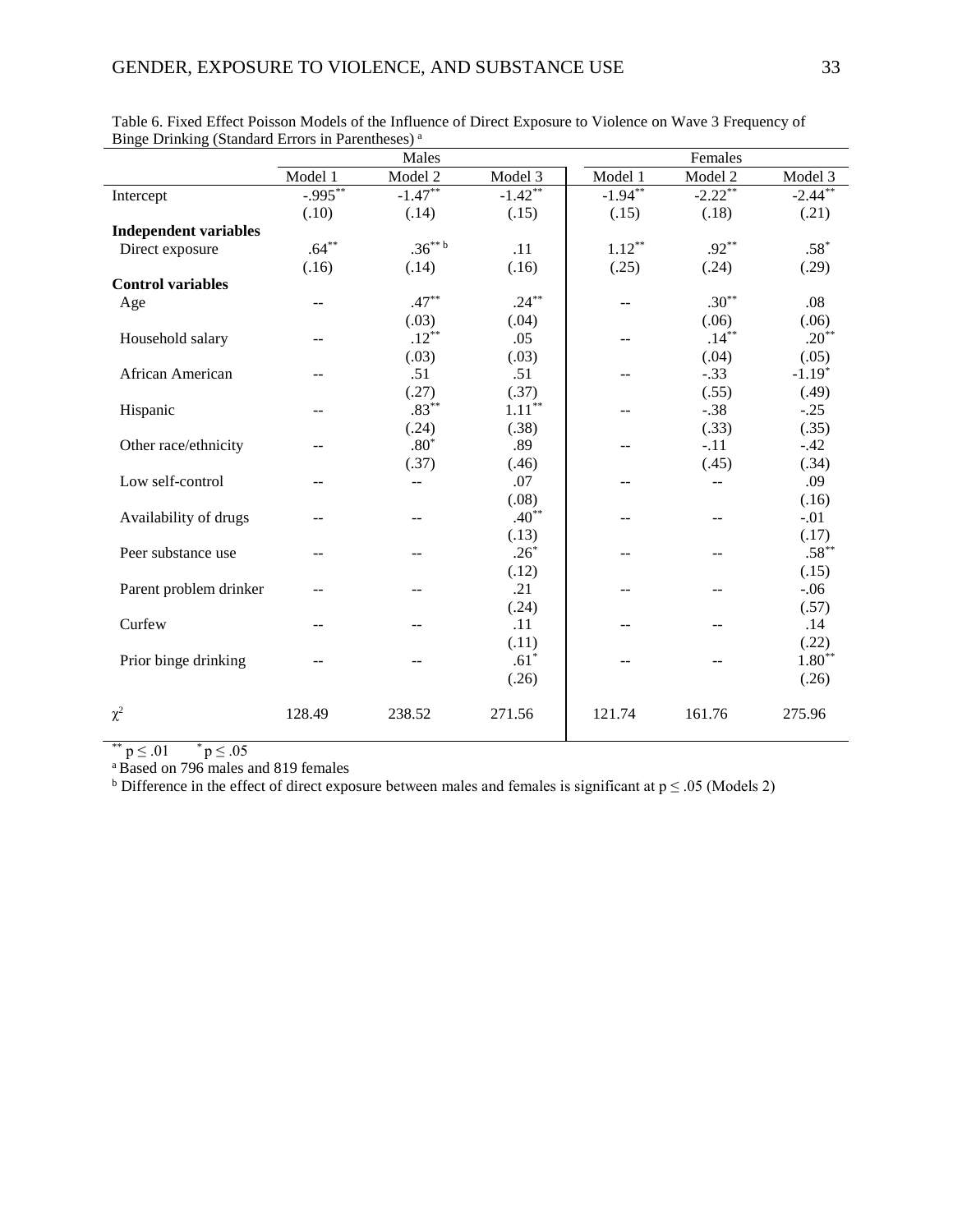| Marquana Ose (Standard Errors in Farentheses) | Males              |           |           | Females          |                |           |  |
|-----------------------------------------------|--------------------|-----------|-----------|------------------|----------------|-----------|--|
|                                               | Model 1            | Model 2   | Model 3   | Model 1          | Model 2        | Model 3   |  |
| Intercept                                     | $-22$ <sup>*</sup> | $-.44***$ | $-.41***$ | $-.66***$        | $-1.03***$     | $-1.23**$ |  |
|                                               | (.09)              | (.10)     | (.12)     | (.11)            | (.12)          | (.16)     |  |
| <b>Independent variables</b>                  |                    |           |           |                  |                |           |  |
| Direct exposure                               | $.69***$           | $.49***$  | .29       | $.87^{\ast\ast}$ | $.60**$        | $-.01$    |  |
|                                               | (.17)              | (.16)     | (.16)     | (.20)            | (.17)          | (.21)     |  |
| <b>Control variables</b>                      |                    |           |           |                  |                |           |  |
| Age                                           |                    | $.29***$  | $.13***$  | --               | $.38***$       | .01       |  |
|                                               |                    | (.03)     | (.05)     |                  | (.03)          | (.06)     |  |
| Household salary                              | --                 | .03       | $-.01$    | --               | .02            | .01       |  |
|                                               |                    | (.03)     | (.03)     |                  | (.03)          | (.03)     |  |
| African American                              |                    | .13       | $-.41$    | --               | $-.003$        | .01       |  |
|                                               |                    | (.49)     | (.40)     |                  | (.27)          | (.28)     |  |
| Hispanic                                      |                    | $-.11$    | $-.39$    | --               | $-.68**$       | $-.15$    |  |
|                                               |                    | (.41)     | (.40)     |                  | (.16)          | (.21)     |  |
| Other race/ethnicity                          |                    | $-.33$    | $-.57$    | --               | .53            | .83       |  |
|                                               |                    | (.56)     | (.43)     |                  | (.55)          | (.50)     |  |
| Low self-control                              |                    | $-$       | $.21*$    | $-$              | $\overline{a}$ | $.34***$  |  |
|                                               |                    |           | (.09)     |                  |                | (.09)     |  |
| Availability of drugs                         |                    | $-$       | $.23*$    | --               | $-$            | $.49***$  |  |
|                                               |                    |           | (.11)     |                  |                | (.16)     |  |
| Peer substance use                            |                    |           | $.30**$   | --               |                | $.30**$   |  |
|                                               |                    |           | (.12)     |                  |                | (.12)     |  |
| Parent problem drinker                        |                    | --        | $-.20$    | --               | --             | .37       |  |
|                                               |                    |           | (.22)     |                  |                | (.25)     |  |
| Curfew                                        | $\sim$ $\sim$      | --        | .19       | --               | --             | $-.24$    |  |
|                                               |                    |           | (.12)     |                  |                | (.13)     |  |
| Prior marijuana use                           | $-$                | --        | .40       | --               | --             | $1.41***$ |  |
|                                               |                    |           | (.21)     |                  |                | (.26)     |  |
| $\chi^2$                                      | 94.47              | 123.34    | 146.71    | 100.44           | 172.86         | 281.53    |  |
|                                               |                    |           |           |                  |                |           |  |

| Table 7. Fixed Effect Poisson Models of the Influence of Direct Exposure to Violence on Wave 3 Frequency of |  |
|-------------------------------------------------------------------------------------------------------------|--|
| Marijuana Use (Standard Errors in Parentheses) <sup>a</sup>                                                 |  |